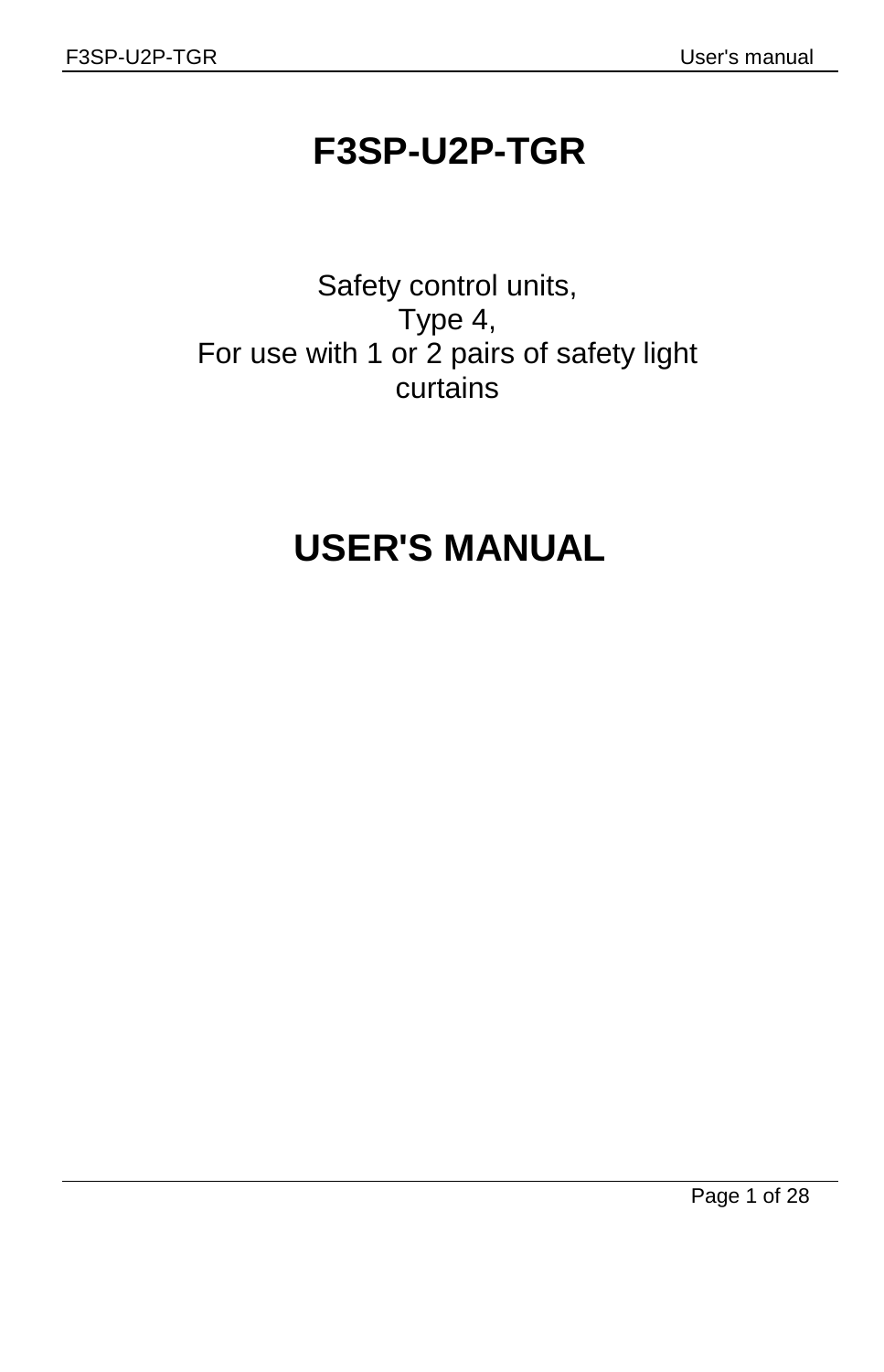# $\epsilon$

The device conforms with the EC requirements in compliance with the following standards:

> -Low Voltage Directive 73/23/EEC -EMC Directive 89/336/EEC -Machinery Directive 98/37/EC -IEC 61496-1: 1997 -DIN V VDE 0801: 1990 and -amendment A1: 1994 -EN 50081-2: 1993 -EN 55022: 1994 -DIN EN 60204-1: 1993 -EN 50178: 1997

PRODUCER: TECHNO-GR s.r.l. via Torino, 13/15 10046 Poirino (TO) - ITALY Tel. +39 011 9452041<br>FAX +39 011 9452090 +39 011 9452090

Version 1.0 date 1.0 date 2/14/2001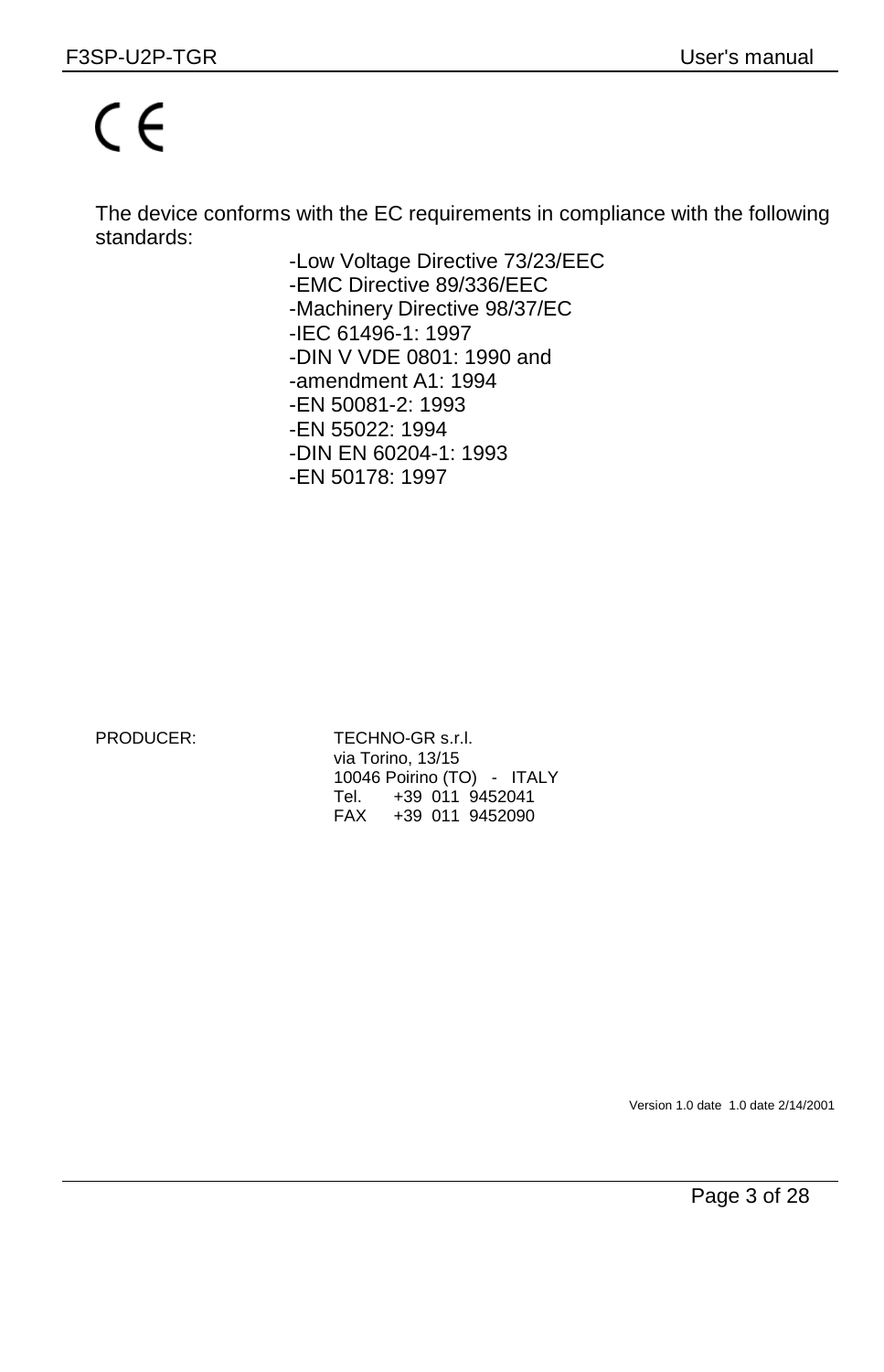| <b>INDEX</b> |                                                           |
|--------------|-----------------------------------------------------------|
| 1            | 1.1<br>1.2<br>1.3                                         |
| $\mathbf{2}$ |                                                           |
| 3            |                                                           |
| 4            |                                                           |
|              | CALCULATION OF THE MINIMUM INSTALLATION DISTANCE 8<br>4.1 |
| 5            |                                                           |
|              | 5.1<br>5.2                                                |
| 6            |                                                           |
| 7            |                                                           |
|              | 7.1<br>7.2                                                |
|              | 7.3<br>7.4<br>7.5<br>7.6                                  |
| 8            |                                                           |
| 9            |                                                           |
| 10           | GENERAL INFORMATION AND USEFUL DATA. 22                   |
| 11           |                                                           |
| 12           |                                                           |
| 13           |                                                           |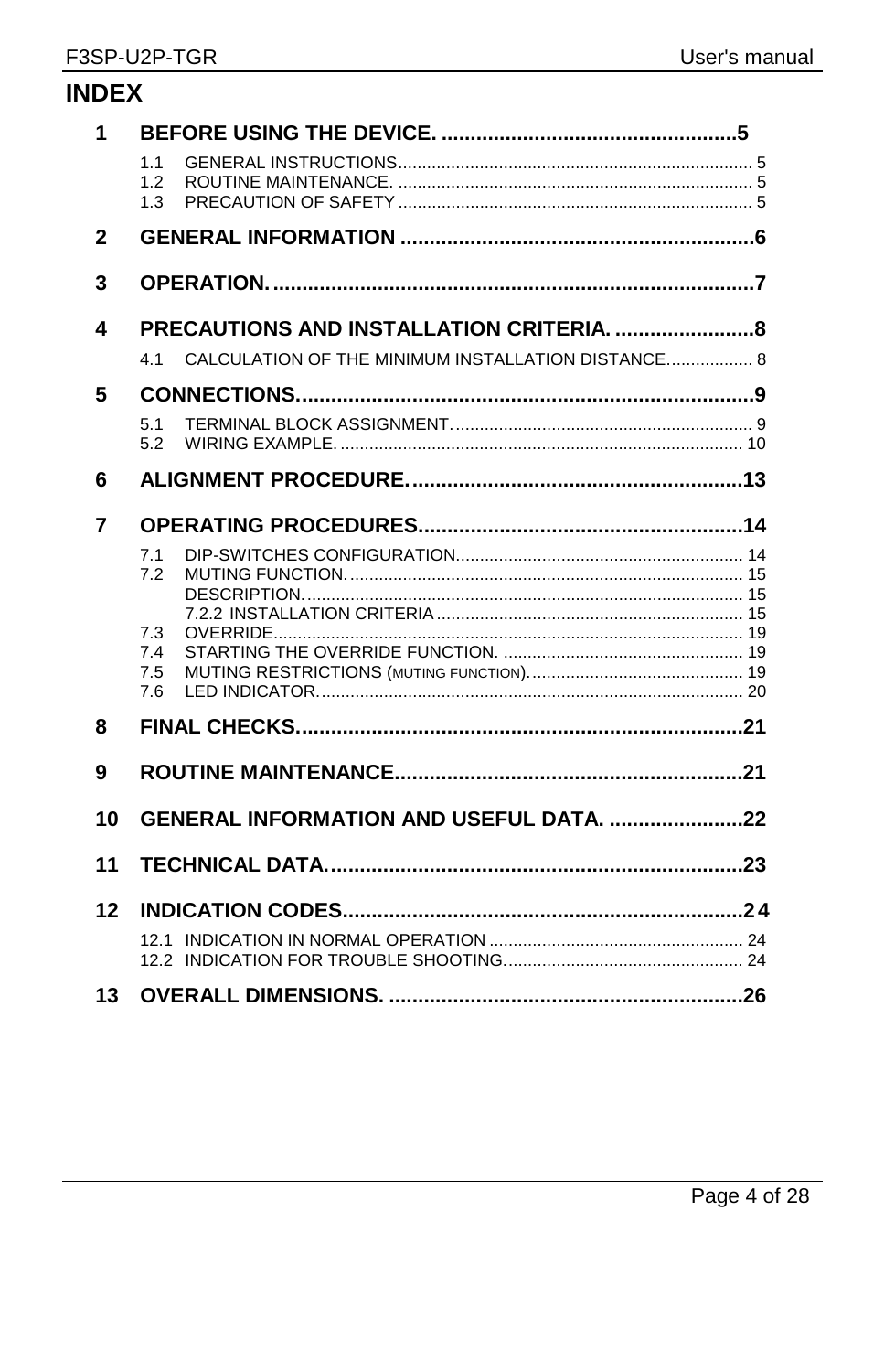## **1 1 BEFORE USING THE DEVICE.**

#### **1.1 GENERAL INSTRUCTIONS**

Read this manual and the light curtain's manual completely. Be sure the information provided is understood before attempting to operate the light curtain.

Keep the manual in a secure and convenient location and refer to it as necessary.

To guarantee correct installation, carefully follow the instructions of this manual.

Do not touch non-insulated cables, unless they have been isolated.

Make sure that the cables connected to the control unit are not taut and that they do not hinder the movement of persons or objects.

The control unit does not contain parts subject to maintenance.

Do not open the control unit for any reason, and in case of failure, return to your distributor, indicating the fault and the operation period.

A qualified person, as determined by local regulations, must confirm that installation, inspection, and maintenance is implemented correctly.

Failure to do so may result in loss of life or serious injury.

#### **1.2 ROUTINE MAINTENANCE.**

Please refer to sec. 9 and the light curtain instruction manual.

OMRON Europe refuses to accept any responsibility for damage to persons or objects due to the incorrect use / installation of the control unit.

#### **1.3 PRECAUTION OF SAFETY**

The following symbols are used for highlighting items in order to ensure safe and proper use of the F3SP-U2P-TGR. Items highlighted are critical for safe operation and must be heeded at all times.







**Warning**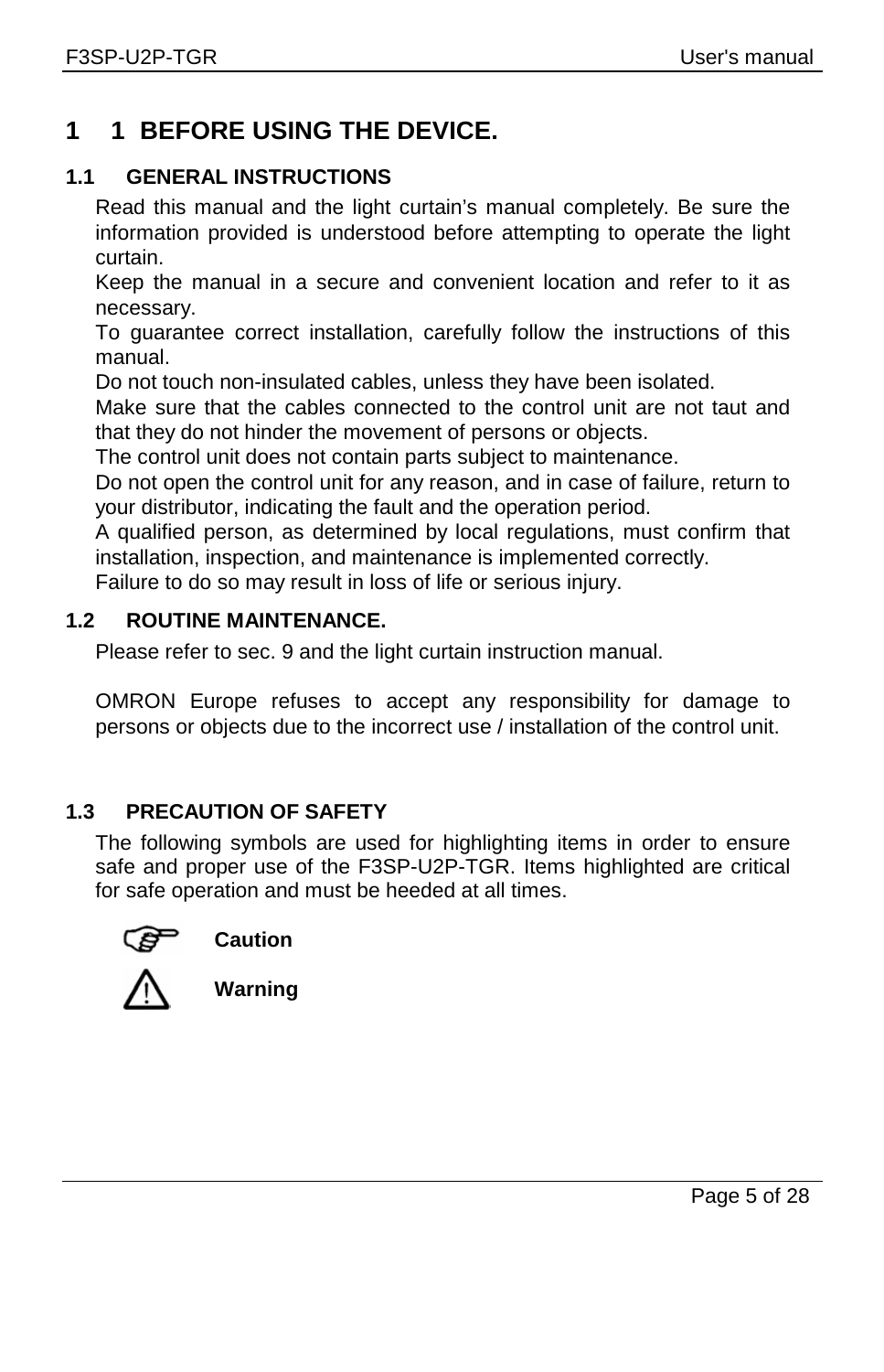## **2 GENERAL INFORMATION**

#### **The safety control unit of the F3SP-U2P-TGR series has been designed to be used with the dedicated light curtains. (Please refer to sec.11) It cannot be connected to other light curtains.**

The control unit complies with the requirements for safety devices of type 4 in accordance with the latest international standards stated in IEC 61496 1. However, the safety system category depends on the light curtain's type as follows:

Type 4 light curtain : Safety system category 4 Type 2 light curtain : Safety system category 2

The DIN/OMEGA mounted control unit is protected to IP20 by a plastic housing. It has 32 screw terminals to which it is possible to connect with 1 or 2 pairs of light curtains.

This control unit has the double 'muting' function. This function makes it possible to inactivate one or both light curtains in order to allow, for instance, the objects passage without stopping the machine. The 'override' function represents the possibility to force the system.

The 'override' function allows the system to be manually overridden allowing material to be cleared from the muting area if a fault has occurred.

Both the muting and the override functions force the system to work. Therefore, activating these functions needs some precautions to avoid the reduction in safety (see sec. 7.2 ).

The presence of a limb or an object interrupting one of the light curtains will open the safety outputs and consequently stop the connected machine. It is necessary to install the light curtains in such a way that bypassing of any person is not possible.

Do not install the control unit in the corrosive, flammable or explosive gas. Do not use the cellular phone or transceivers near the control unit.

The control unit has been designed to the following standards:

| IEC 61496-1: 1997.      |                    | Safety of machinery:             | electro-sensitive                        |
|-------------------------|--------------------|----------------------------------|------------------------------------------|
|                         | protective devices |                                  |                                          |
|                         |                    | - General requirements and test. |                                          |
| FDIS IEC 61496-2: 1997. |                    |                                  | Safety of machinery: electro-sensitive   |
|                         | protective devices |                                  |                                          |
|                         |                    |                                  | Particular requirements for system using |
|                         |                    | active opto-electronic devices.  |                                          |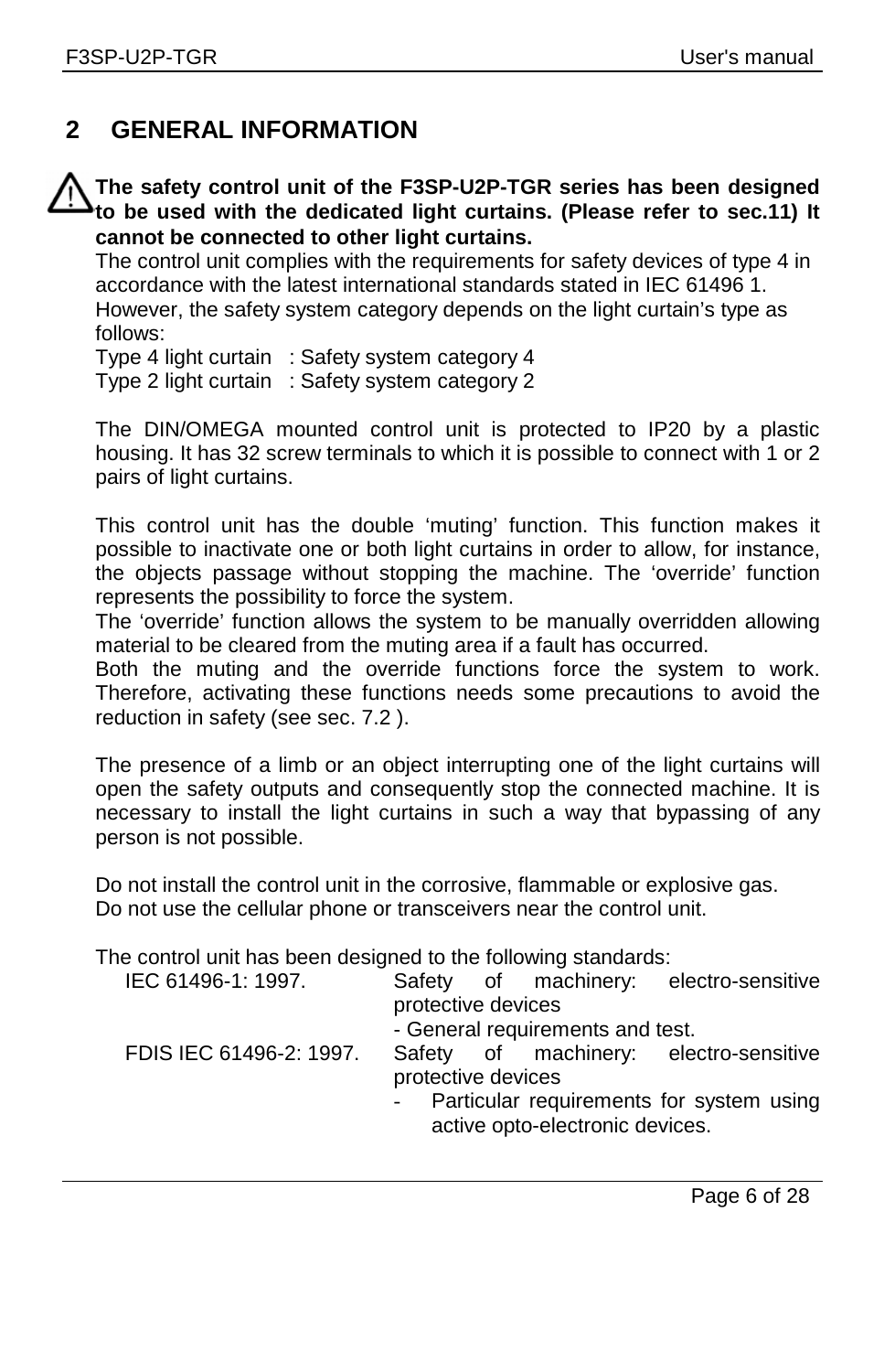### **3 OPERATION.**

The control unit has two independent microprocessors forming a system with "two independent channels" as required in the standards.

When one or both safety light curtains are interrupted, the control unit opens both safety output contacts and indicates which light curtain has been interrupted by four green LEDs locating on the front panel.

A 7-segment display supplies information on the state and on probable failures.

The control-unit can work in two different modes (see sec. 7) as follows:

1. Automatic mode: The control unit automatically starts after power-ON and automatically restarts after the object in the detection zone is removed.

#### 2. Interlock mode: Returns to the normal operating mode only after the object has been removed and the RESET button has been pressed.



While the control unit is connected to power, do not change any dip switch to avoid influence on the system safety.

The control unit needs following two buttons.

- TEST : This is used to check if the whole system works effectively. By pressing the TEST button (opening of the contact), this simulates the interruption of one or both safety light curtains. This operation makes the machine stop, so the system checks can be made according to the established time and modes.
- RESET : It is used to reset the interlock (see above "2. Interlock mode). It is also used to restart after the cause of an error is removed (see sec. 12).

In addition, the control unit can be set for the muting function. This function can be selected by setting of dip-switches inside the control unit.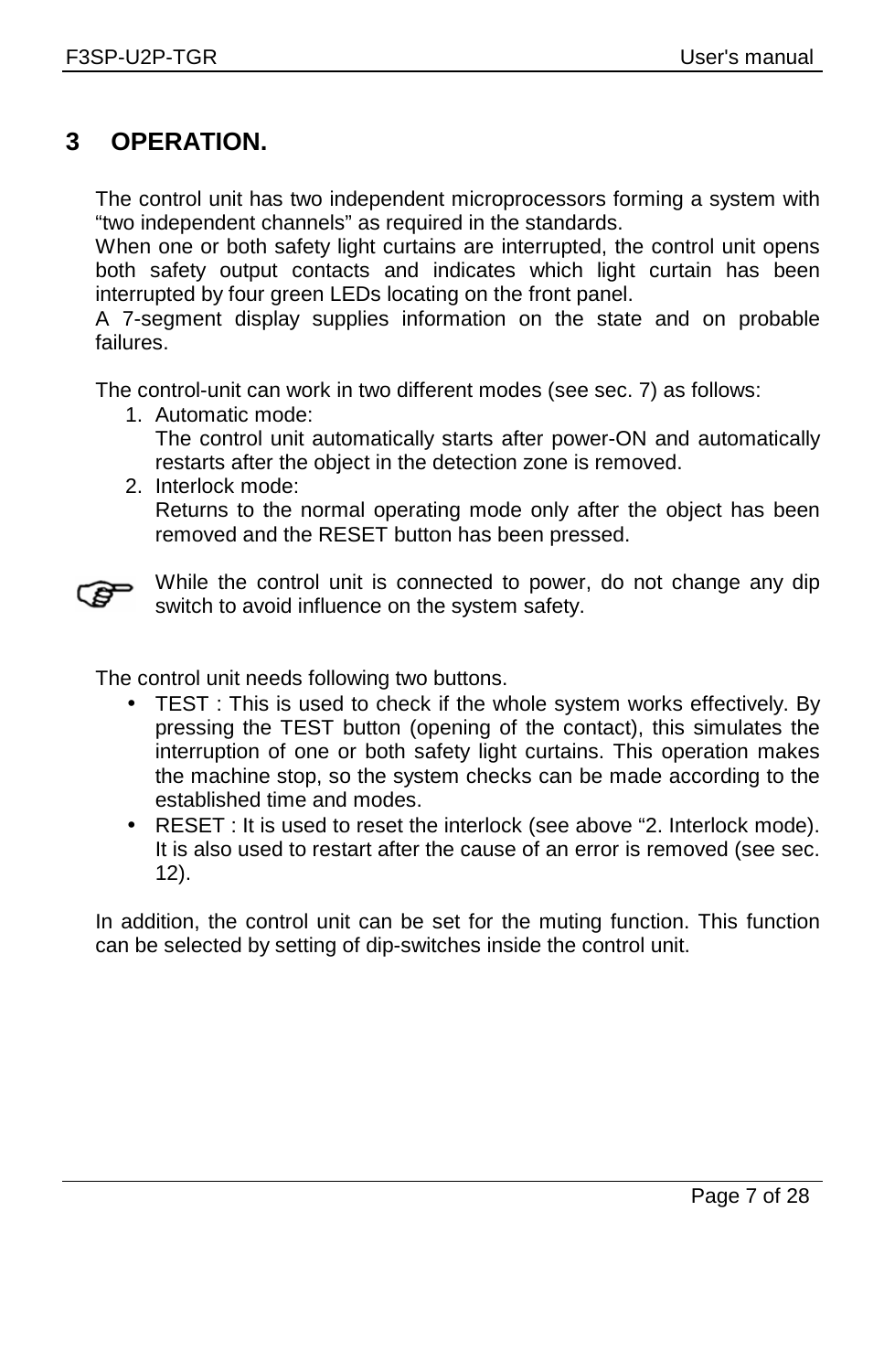## **4 PRECAUTIONS AND INSTALLATION CRITERIA.**

The safety products used must be suitable for the required application, other influences must also be taken into account such as room temperature, electromagnetic interference, intense light sources etc.

#### **4.1 CALCULATION OF THE MINIMUM INSTALLATION DISTANCE.**

The safety distance 'S' must be sufficient to guarantee that the hazardous area cannot be reached by the operator up to the moment in which the hazardous movement stops. Please refer to the following formula and/or the safety light curtain's instruction manual;



**S** = (K x T ) + C

- $S = safety distance.$ <br>  $T = T1 + T2 + T3$
- $= T1 + T2 + T3$

whereas T1 = machine response time in seconds.

- T2 = light curtains response time in seconds.
- T3 = controller response time in seconds.
- $K =$  speed of the body approaching the hazardous area.
- $C =$  additional distance calculated or defined based on the optical resolution of the light curtain.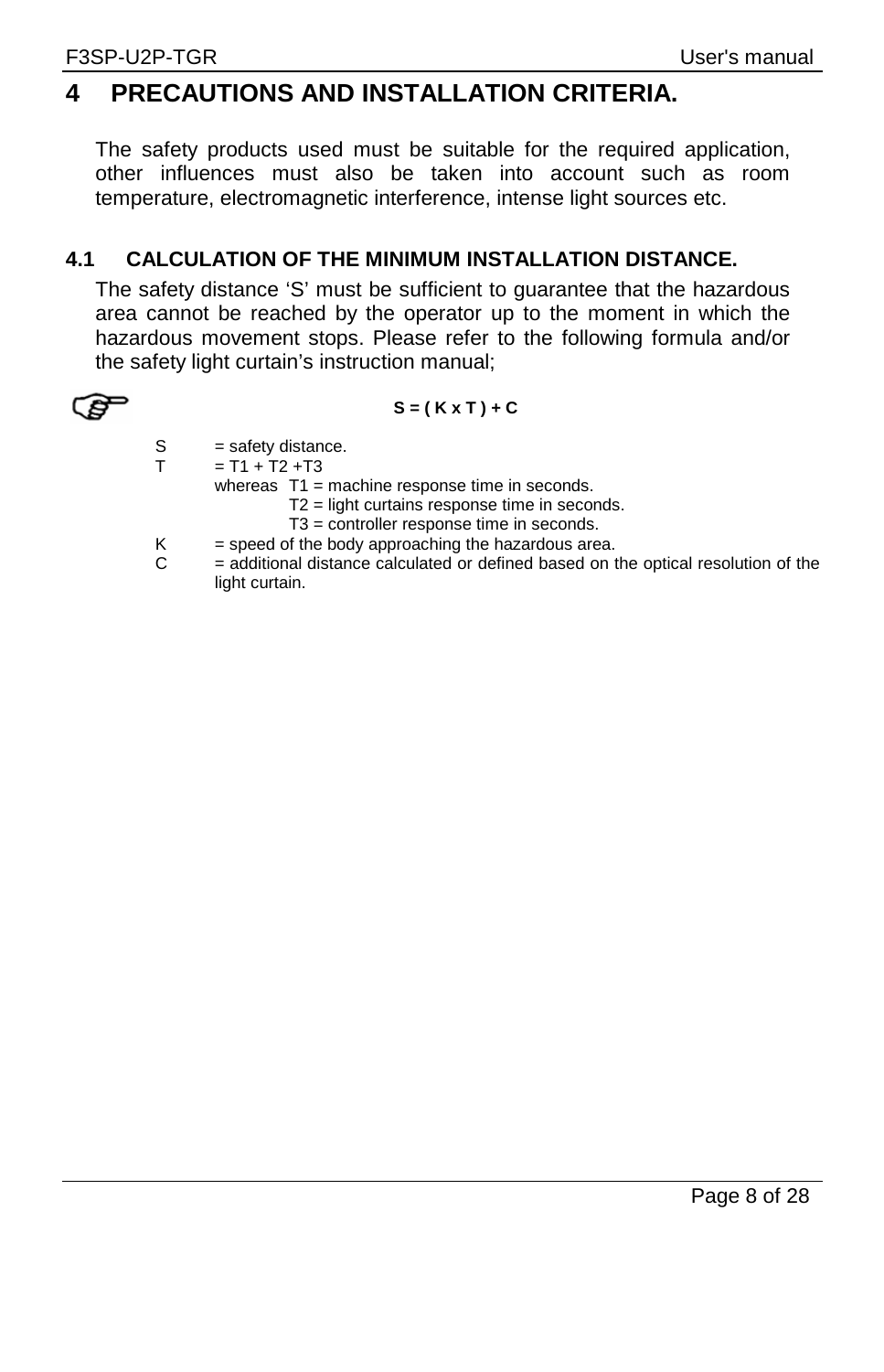## **5 CONNECTIONS.**

#### **5.1 TERMINAL BLOCK ASSIGNMENT.**

| <b>TERMINAL</b> | <b>OUTER CONNECTION</b>                                                                                                                                                                                                                                                                                          |  |  |  |
|-----------------|------------------------------------------------------------------------------------------------------------------------------------------------------------------------------------------------------------------------------------------------------------------------------------------------------------------|--|--|--|
| $1 - 2$         | Connect to the 24 VDC power supply, note the polarity indicated on the label.                                                                                                                                                                                                                                    |  |  |  |
| $3 - 4$         | RESET button; connect a normally opened contact (N.O.).                                                                                                                                                                                                                                                          |  |  |  |
| $4 - 5$         | TEST button; connect a normally closed (N.C.).                                                                                                                                                                                                                                                                   |  |  |  |
| $6 - 7$         | Connect the muting lamp.                                                                                                                                                                                                                                                                                         |  |  |  |
| 8               | Input of the muting B sensor. Connect to the N.O. contact of the muting sensor (photocell, proximity<br>switch, other).                                                                                                                                                                                          |  |  |  |
| 9               | Input of the muting A sensor. Connect to the N.O. contact of the muting sensor (photocell, proximity<br>switch, other).                                                                                                                                                                                          |  |  |  |
| 10              | Input of the muting D sensor. Connect to the N.O. contact of the muting sensor (photocell, proximity<br>switch, others)                                                                                                                                                                                          |  |  |  |
| 11              | Input of the muting C sensor. Connect to the N.O. contact of the muting sensor (photocell, proximity<br>switch, others)                                                                                                                                                                                          |  |  |  |
| 12              | Terminal not used.                                                                                                                                                                                                                                                                                               |  |  |  |
| $13 - 14$       | (OUT1) safety output 1 with N.O. contact.                                                                                                                                                                                                                                                                        |  |  |  |
| $15 - 16$       | (OUT2) safety output 2 with N.O. contact.                                                                                                                                                                                                                                                                        |  |  |  |
| $17 - 18$       | Power supply transmitters (TX1) for light curtain 1.<br>24VDC wire to terminal 17, 0V wire to terminal 18.                                                                                                                                                                                                       |  |  |  |
| $19 - 20$       | Terminal not used.                                                                                                                                                                                                                                                                                               |  |  |  |
| $21 - 22$       | Power supply transmitters (TX2) for light curtain 2.<br>24VDC wire to terminal 21, 0V wire to terminal 22.                                                                                                                                                                                                       |  |  |  |
| $23 - 24$       | Terminal not used.                                                                                                                                                                                                                                                                                               |  |  |  |
| $25 - 26$       | Power supply receivers (RX1) for light curtain 1.<br>24VDC wire to terminal 25, 0V wire to terminal 26.                                                                                                                                                                                                          |  |  |  |
| $27 - 28$       | Connect to the PNP output of the receivers (RX1) of light curtain<br>Control output 1 wire and Control output 2 wire to terminal 27 and 28.<br>(Two control outputs must be used.)<br>No use of light curtain1. (Use of only light curtain 2)<br>It shall be connected the terminal 27 and 28 to terminal 25.    |  |  |  |
| 29 - 30         | Power supply receivers (RX2) for light curtain 2.<br>24VDC wire to terminal 29, 0V wire to terminal 30                                                                                                                                                                                                           |  |  |  |
| $31 - 32$       | Connect to the PNP output of the receivers (RX2) of light curtain 2<br>Control output 1 wire and Control output 2 wire to terminal 31 and 32.<br>(Two control outputs must be used.)<br>No use of light curtain 2. (Use of only light curtain 1)<br>It shall be connected the terminal 31 and 32 to terminal 29. |  |  |  |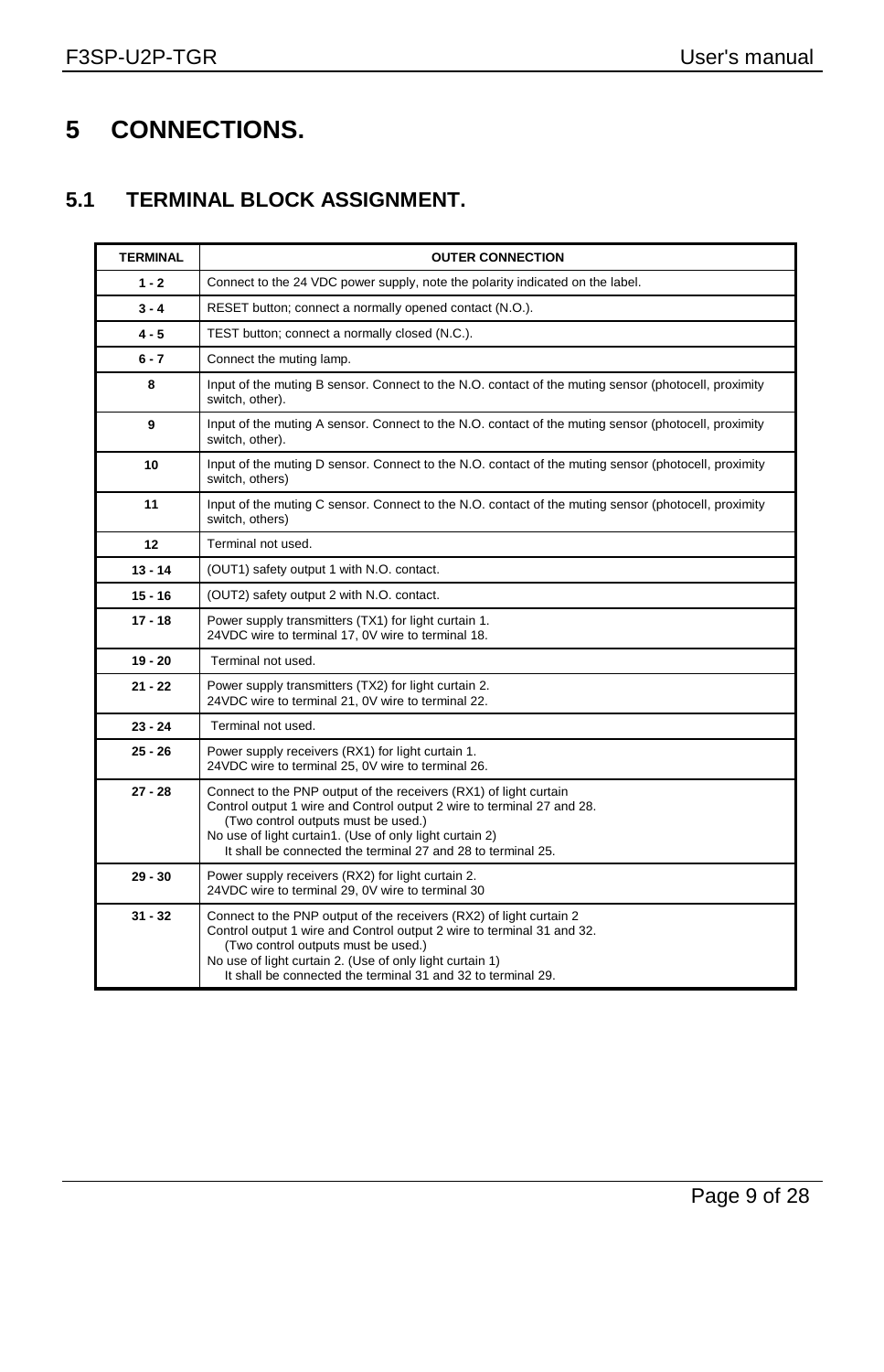#### **5.2 WIRING EXAMPLE.**

Connection of two F3S-A light curtains to the control unit F3SP-U2P-TGR.

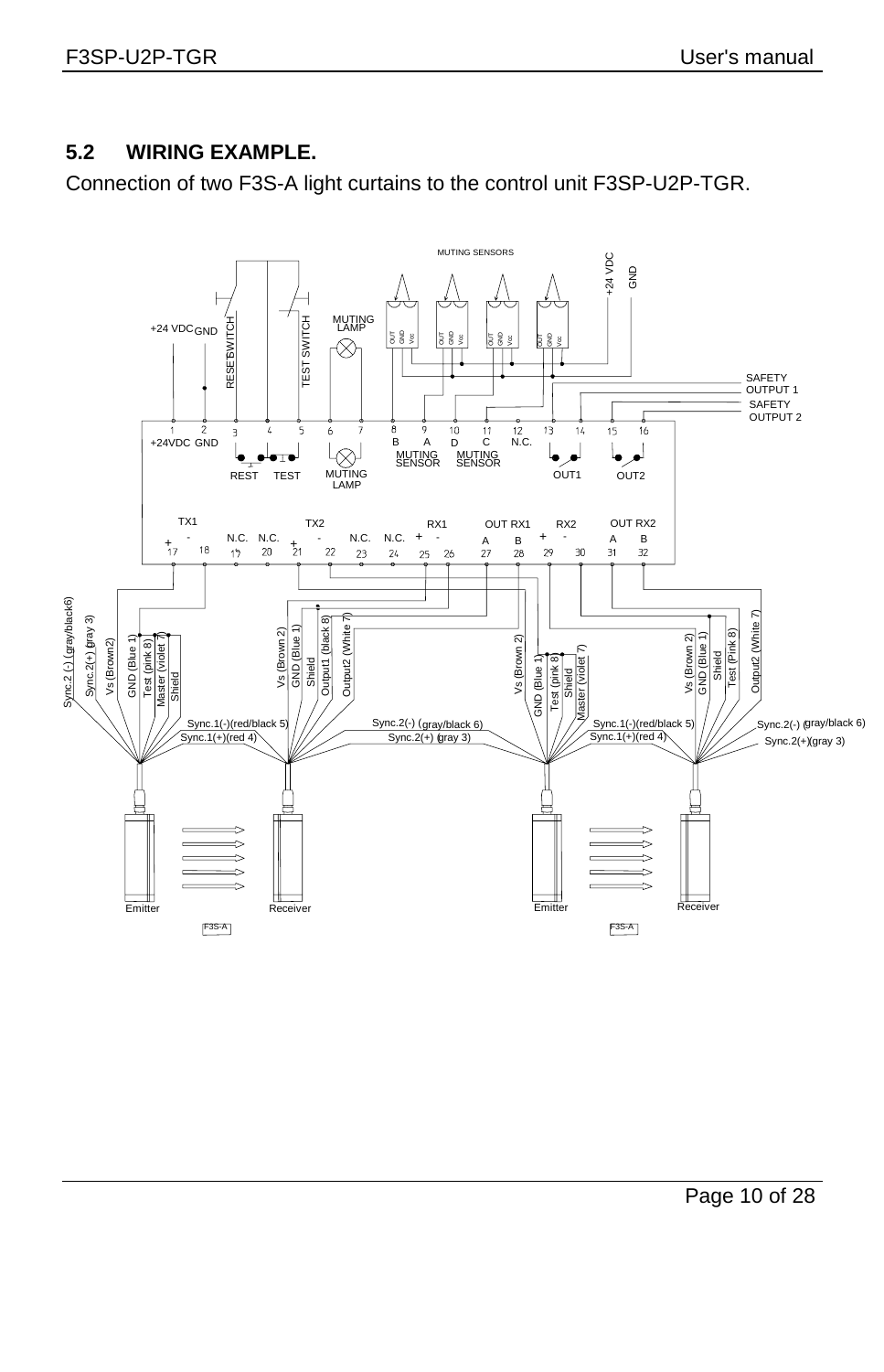

Connection of two F3S-B light curtains to the control unit F3SP-U2P-TGR.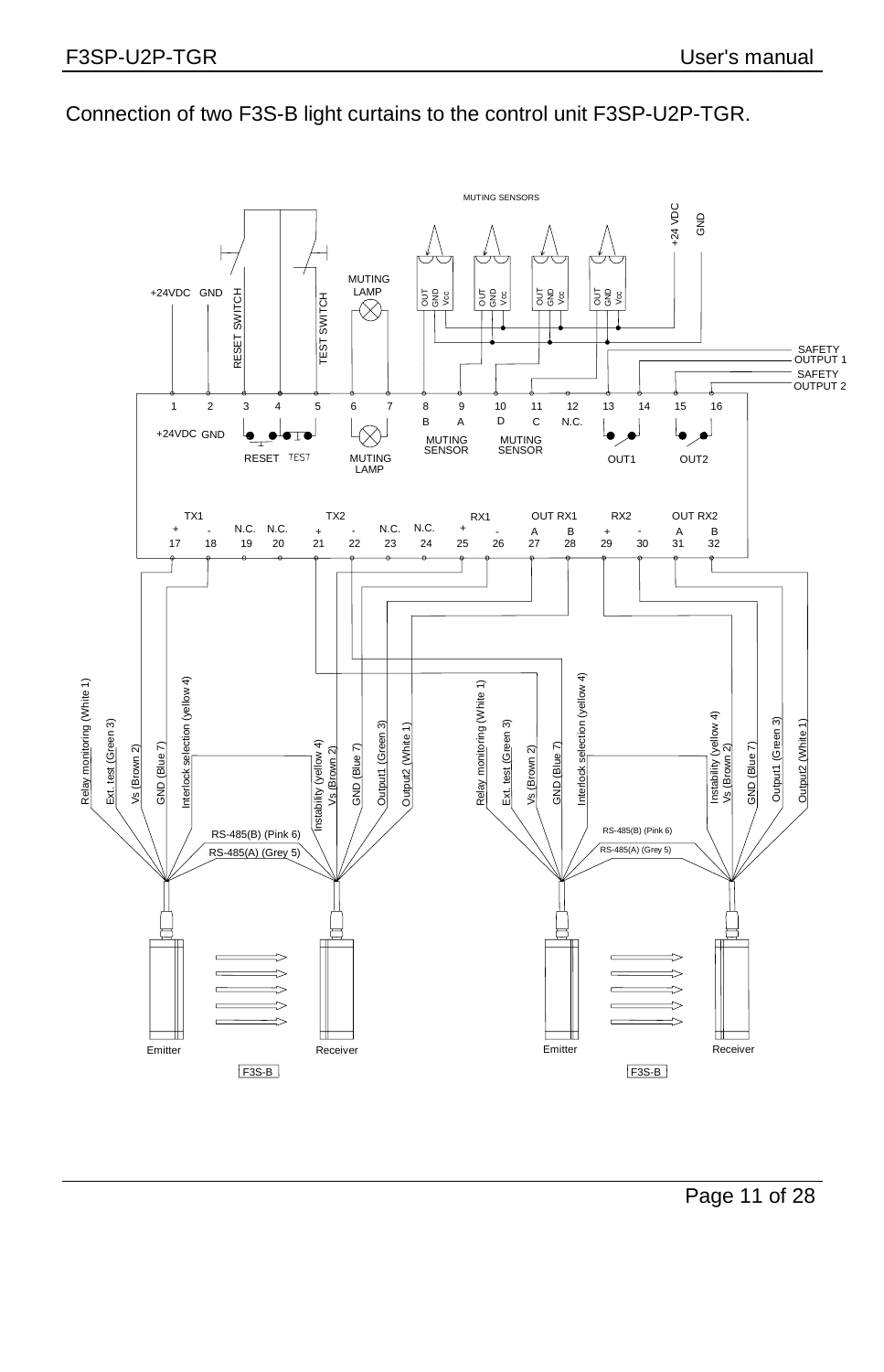#### **Notice**

- To configure the control unit in such a way that it works with one single light curtain, it is necessary to connect the terminal 31 and 32 to the terminal 29.
- DC power supply units must satisfy all the conditions below in order to conform to the application directives.
	- 1) The power supply voltage should be within rating (24VDC+/- 10%)
	- 2) The power supply conforms to EMC Directive (industrial environment) and LOW-Voltage Directive.
	- 3) The power supply uses double insulation between the primary and secondary circuits.
	- 4) The power supply should include over current protection limited up to  $4A$
	- 5) The power supply maintains an output holding time of at least 20ms.
- The transformer which is necessary to power the system must conform to standard EN 60742 (double insulation) or with equal insulation, for instance VDE 0551.
- It is necessary to protect the control unit with an outer fuse having a nominal interruption current equal to 1 A.
- The TEST and RESET buttons must be positioned in such a way that the operator can see the protected area when he restarts, or carries out a test or override operation.
- The muting lamp for signalising "active muting" must be positioned in a place where it can be seen from any operative point.
- Read the paragraph relating to the muting function and its use for the positioning of the activation sensors of this function.
	- Both safety contacts OUT1 and OUT2 must be connected. If the machine has a single locking circuit, the two normally opened contacts must be connected in series.
		- The connection cables of the light curtains, of muting request, test and reset must be masked with minimum section 22AWG. The cable shield braids must be all earthed on the control unit side.
		- Be sure to isolate the power prior to wiring.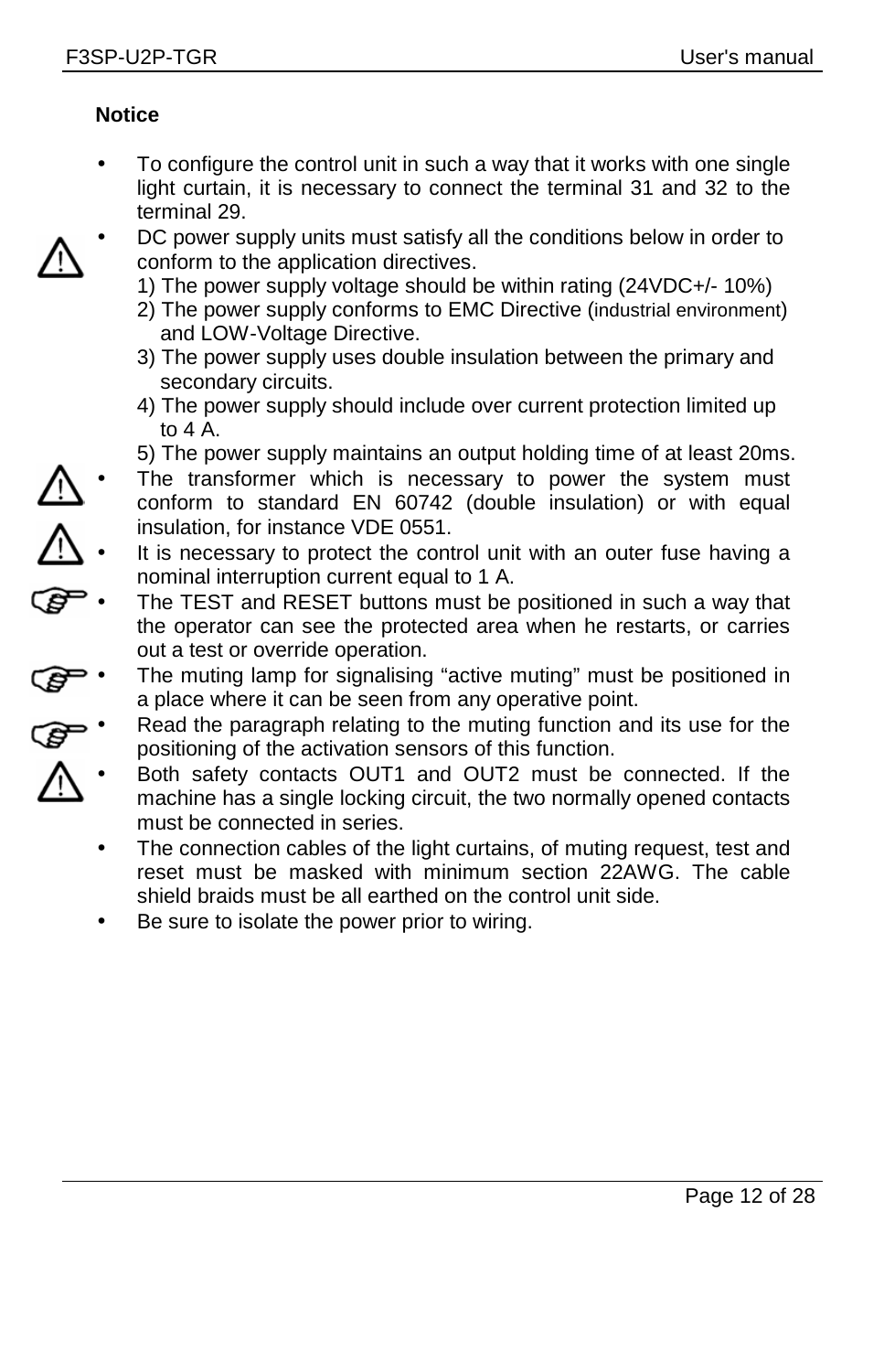## **6 ALIGNMENT PROCEDURE.**

After having carried out the correct mechanical assembly and the correct connections as described in the previous paragraphs, it is necessary to align the light curtains. Follow the operating quide as follows:

- Turn off the power supplying the control unit.
- Open the test contact.
- Power the control unit.
- Align the light curtain by observing the LEDs on the control unit: If the alignment of the light curtain 1 is correct, the LED 1 and 2 are turned on. If the alignment of the light curtain 2 is correct, the LED 3 and 4 are turned on.
- After the alignment, turn off the power supplying the control unit, close the test contact and power the control unit again.
- Wait for the control unit to carry out the initial tests, visualising on the display a count-down which indicates the control unit activity.
- At the end of this operation, the display will visualise letter 'A' indicating the active state of the control unit.
- Carry out all the checks described in the final checks and in the routine maintenance operations.

During aligning operations or normal working, check that the light curtains connected to the same or other units do not interfere with each other. Modifying their mutual position for instance by positioning emitter on the other receiver side.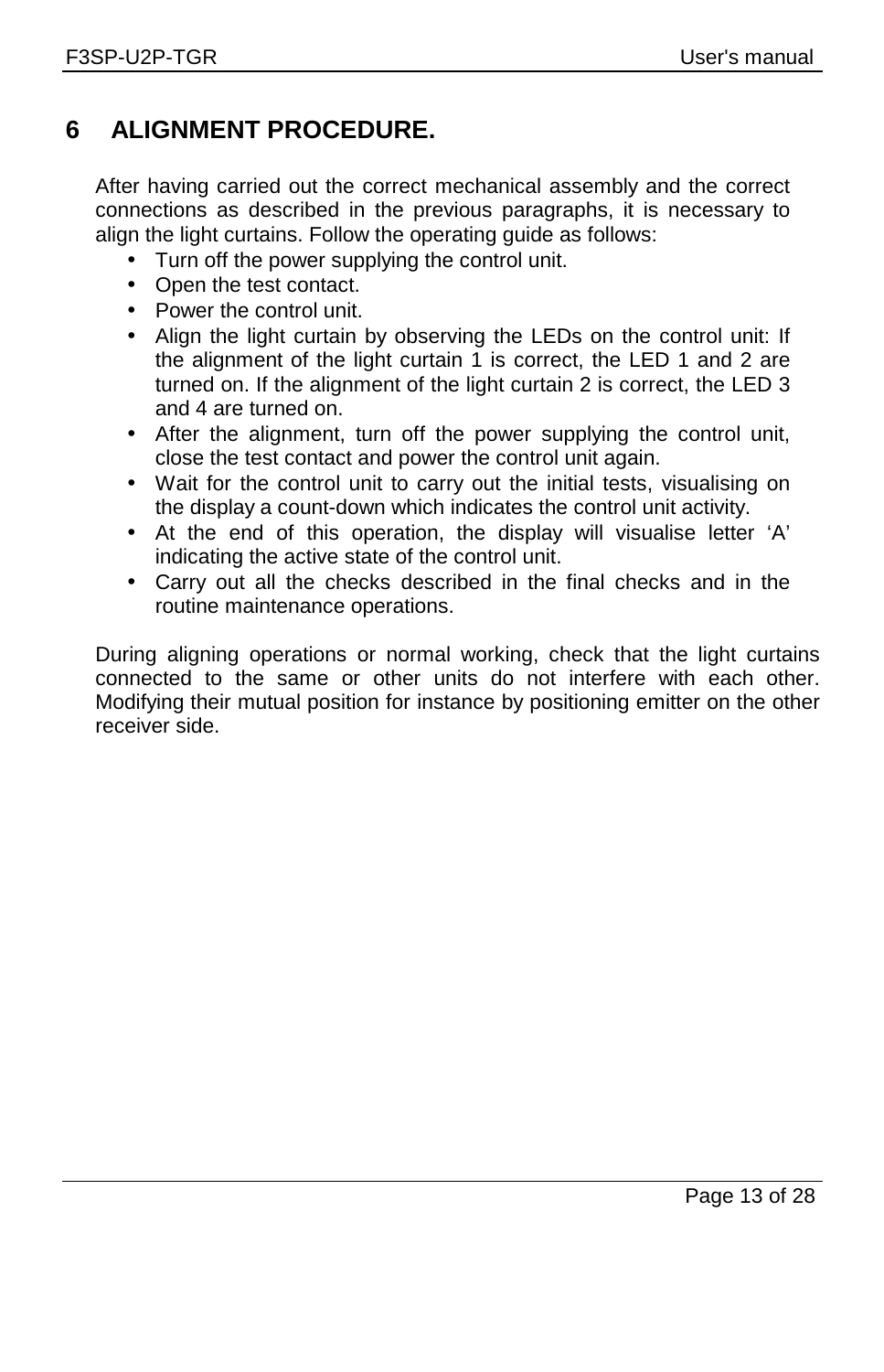## **7 OPERATING PROCEDURES.**

#### **7.1 DIP-SWITCHES CONFIGURATION.**

The configuration shown in the table below must be selected on both sets of dip-switches on the internal board. The description corresponding to the prechosen selection is shown below.

To configure dip-switch, remove the lateral plastic cover with screwdriver as shown in the figure below.

|                                               | Function                               |
|-----------------------------------------------|----------------------------------------|
| x                                             | not used                               |
|                                               |                                        |
|                                               | Function                               |
| Off<br>muting A-B act on the light curtain 1. |                                        |
|                                               | muting C-D act on the light curtain 2. |
|                                               | Forbidden                              |





**NOTE**: Configure the two dipswitch in the same way,otherwise code '8' is displayed, which means a failure.

| 2<br>v | Function          |     | function       |
|--------|-------------------|-----|----------------|
| Off    | muting 60 s       | Off | interlock mode |
| On     | muting $\infty$ s | On  | automatic mode |

|     | function       |
|-----|----------------|
| Off | interlock mode |
| On  | automatic mode |

The control-unit is Factory default set with the following configuration: Automatic mode, the maximum duration of the muting: sixty seconds.

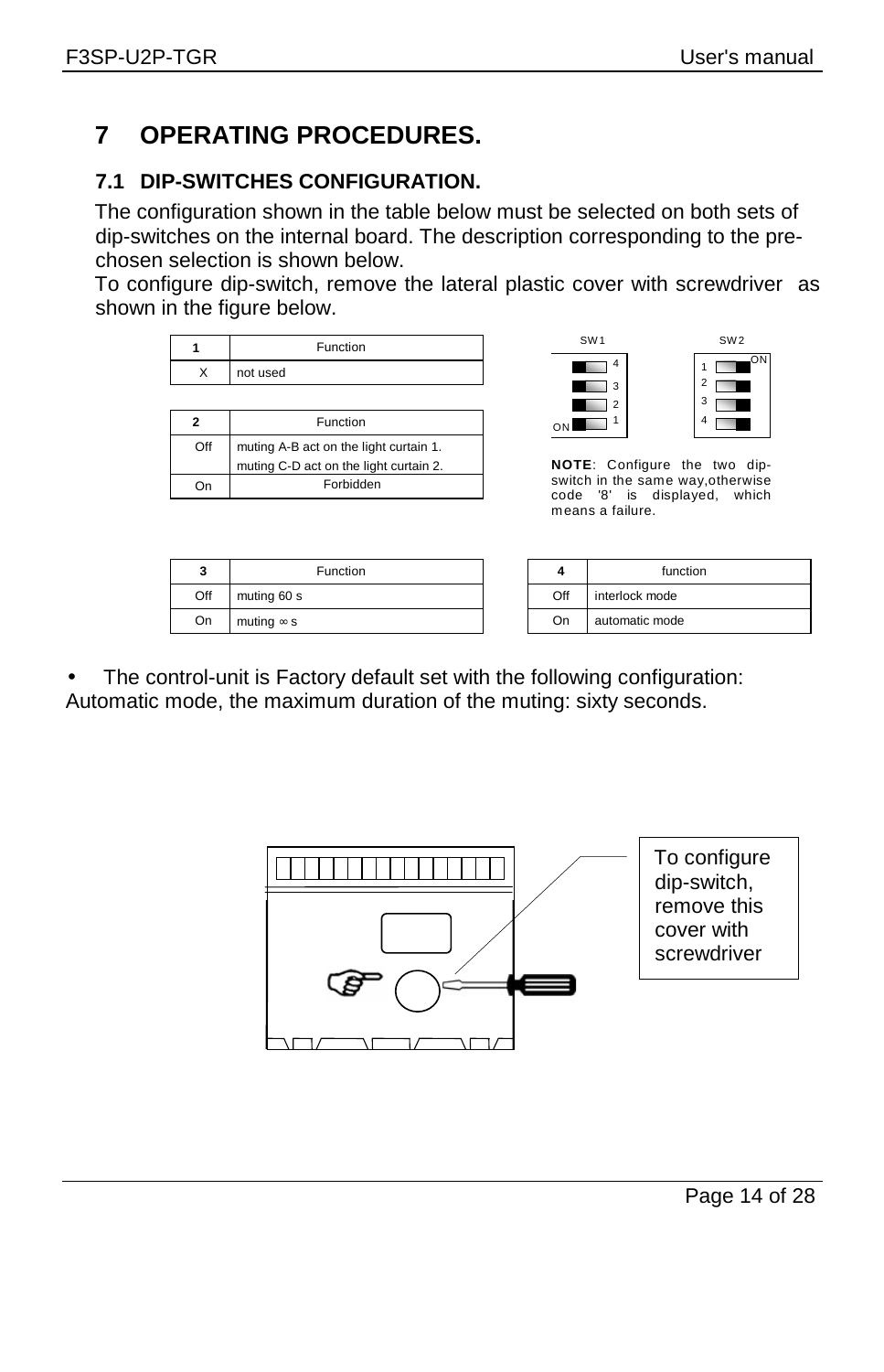#### **7.2 MUTING FUNCTION.**

#### **7.2.1 DESCRIPTION.**

The muting function makes it possible to inactivate one or both light curtains in order to allow, for instance, the objects passage without stopping the machine. As required by the standard, the control unit has two inputs for the activation of this function. Two separate muting functions are present.

It is necessary to position and connect the muting sensors in order to avoid undesired muting inputs. It is important to remember that the muting function forces the system to work and for this reason it must be used with care.

To use the muting function, it is necessary to connect the muting lamp, otherwise the control unit is locked.

#### **7.2.2 INSTALLATION CRITERIA**

- 1 The muting sensors must recognise the material (namely pallets, vehicles, etc.) over its full length.
- 2 The sensors must be arranged in such a way that the material is recognised even when it is on a pallet or other transporting medium.
- 3 In case of different transport speeds through the muting area, consideration must be used on the muting duration.
- 4 All the light curtains and the muting sensors must be arranged in such a way that the previous material has already passed the last muting sensor before the new material has reached the first muting sensors.

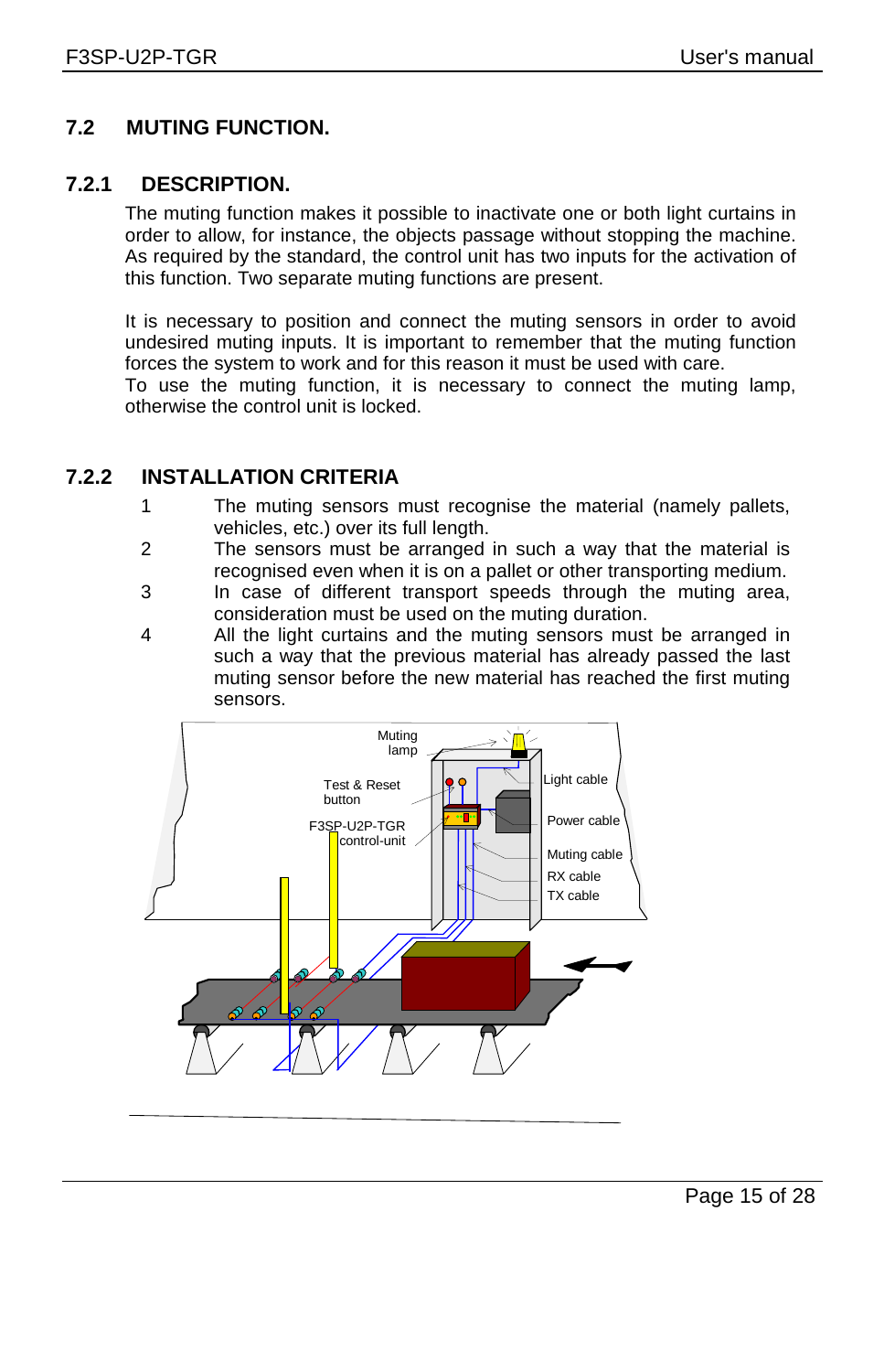**Application with four muting sensors:**



**Application with two muting sensors:** 



- D: minimum distance so that the muting sensors keep active the request; it depends on the parcel length:  $D < L$ .
- $d_1$ : necessary maximum distance so that the muting request is accepted; it depends on object speed:

 $d_{\text{max}}$  [cm]= v[m/s] x 3[s] x 100

 This distance must not allow both sensors and the muting cycle with the passage of a person.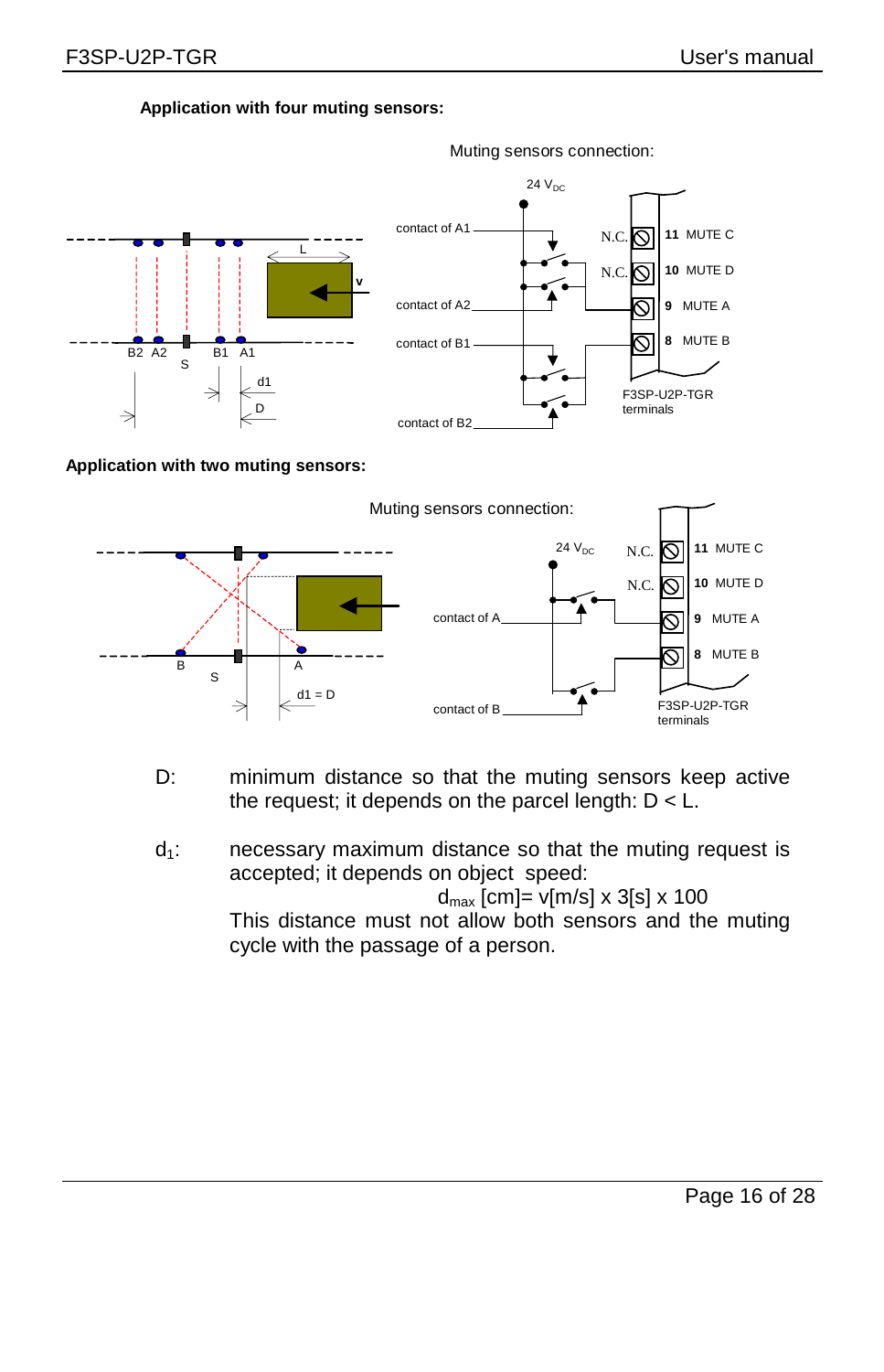#### **Application with eight muting sensors for output and input control**

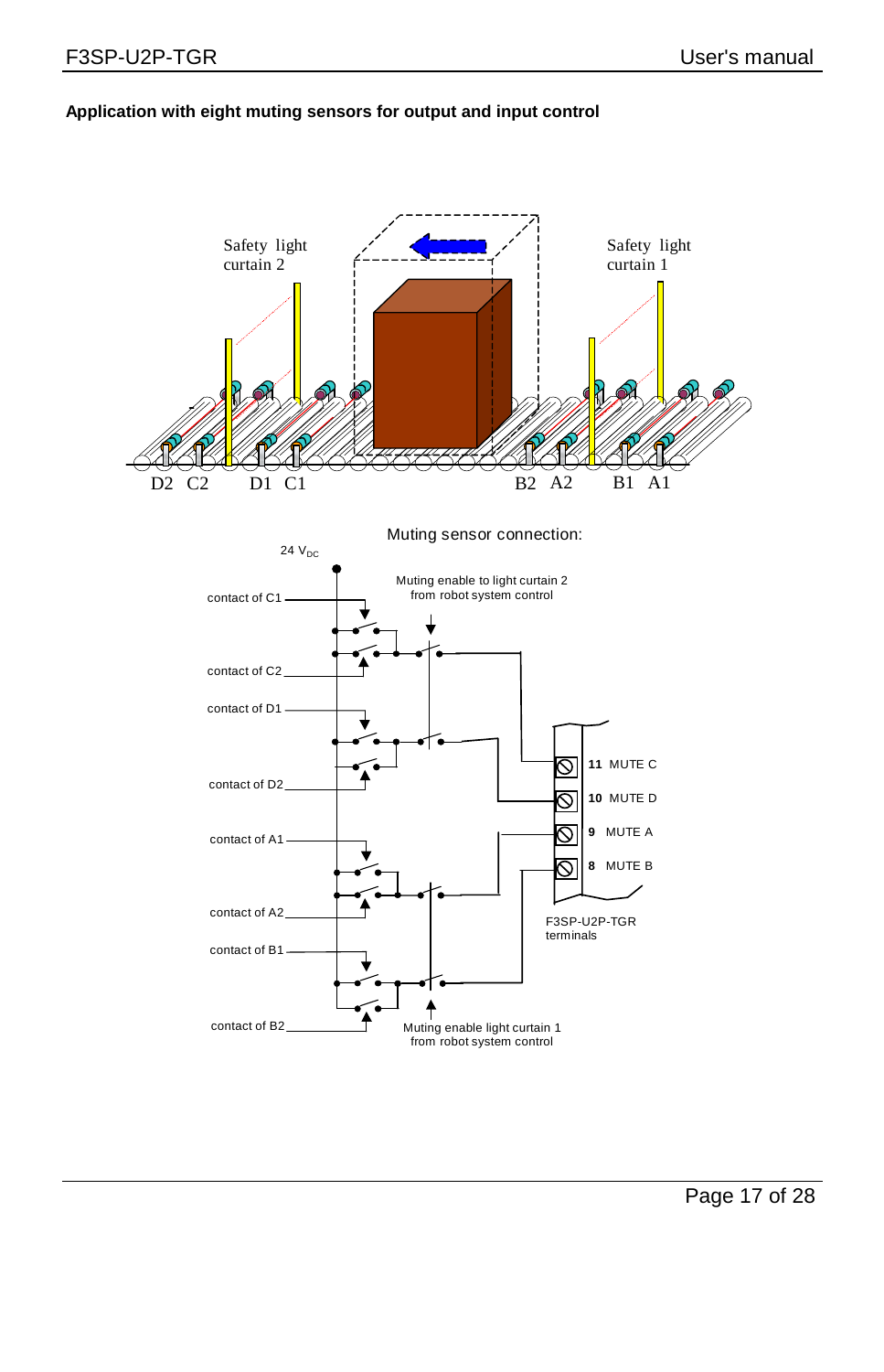The TEST and RESET buttons must be positioned in such a way. - that the operator can see the protected area when he carries out reset, test or override operations.

- that it can not be activated from inside the hazardous area.

- The muting lamp for indication "active muting" must be positioned in a place where it can be seen from any operative point.
- If the muting sensors are installed close to the light curtains, it is necessary to install the sensor receivers near the light curtain emitter side to avoid interference.
- The system is protected from possible failures due to the cable damage; it is necessary to prepare the wiring to avoid damage to the connection cables.
- The control unit must be located in a cabinet with protection degree of at least IP54.
- Muting sensors must be positioned so that they cannot be activated inadvertently by personnel.
- The control unit does not have power supply terminals for muting sensors.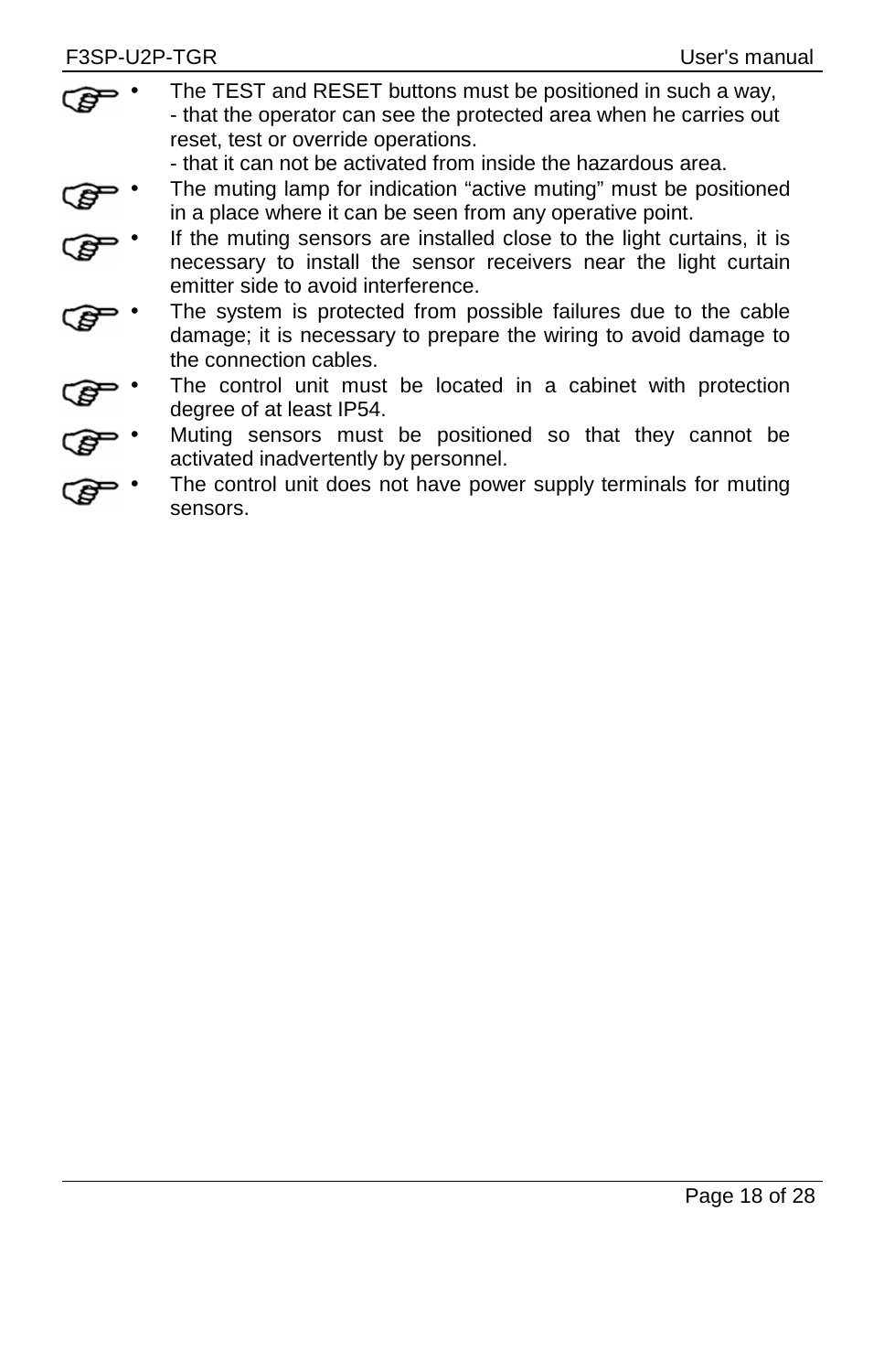#### **7.3 OVERRIDE.**

This function makes it possible to force a muting condition, if necessary by starting the machine despite one or both safety light curtains having been interrupted by the object. Thus enabling removal of the material from the protected area, when it has been stuck in the beam of the safety light curtains due to a failure.

Suppose that a pallet has stopped before the light curtains; the conveyor belt cannot be started again because the control unit - after having detected one or more interrupted light curtains- will not close the output contacts, thus making it impossible to free the controlled area.

By starting the override function, it will be possible to carry out this operation.

#### **7.4 STARTING THE OVERRIDE FUNCTION.**

- Switch off the control unit.
- Make sure that the TEST and RESET buttons are connected. (N.C. for the TEST button, N.O. for the RESET button).
- Switch on the control unit
- During the countdown displayed, press together the TEST and RESET buttons and keep pressing. (Do not press the buttons before the countdown. Otherwise a failure occurs, because a self-test is carried out to check that the buttons are not locked ).
- The override function has been activated. The display visualises three overlapping segments. The muting lamp blinks to signal the light curtain disconnection.
- The maximum duration of the override function amounts to 60 seconds after that the light curtain is connected again even if the buttons are pressed. If the buttons are released before this time has elapsed, the override function will be immediately stopped.

#### **7.5 MUTING RESTRICTIONS (muting function).**

a) The muting operation must occur according to the correct timing sequence. For the two muting channels, it is necessary to activate input MUTE\_A or MUTE\_C at first and then input MUTE\_B or MUTE\_D within 3 seconds. If not, the muting sequence will not be activated. A wrong sequence on muting shows a failure on the display and the output contacts are open, until the RESET button is activated.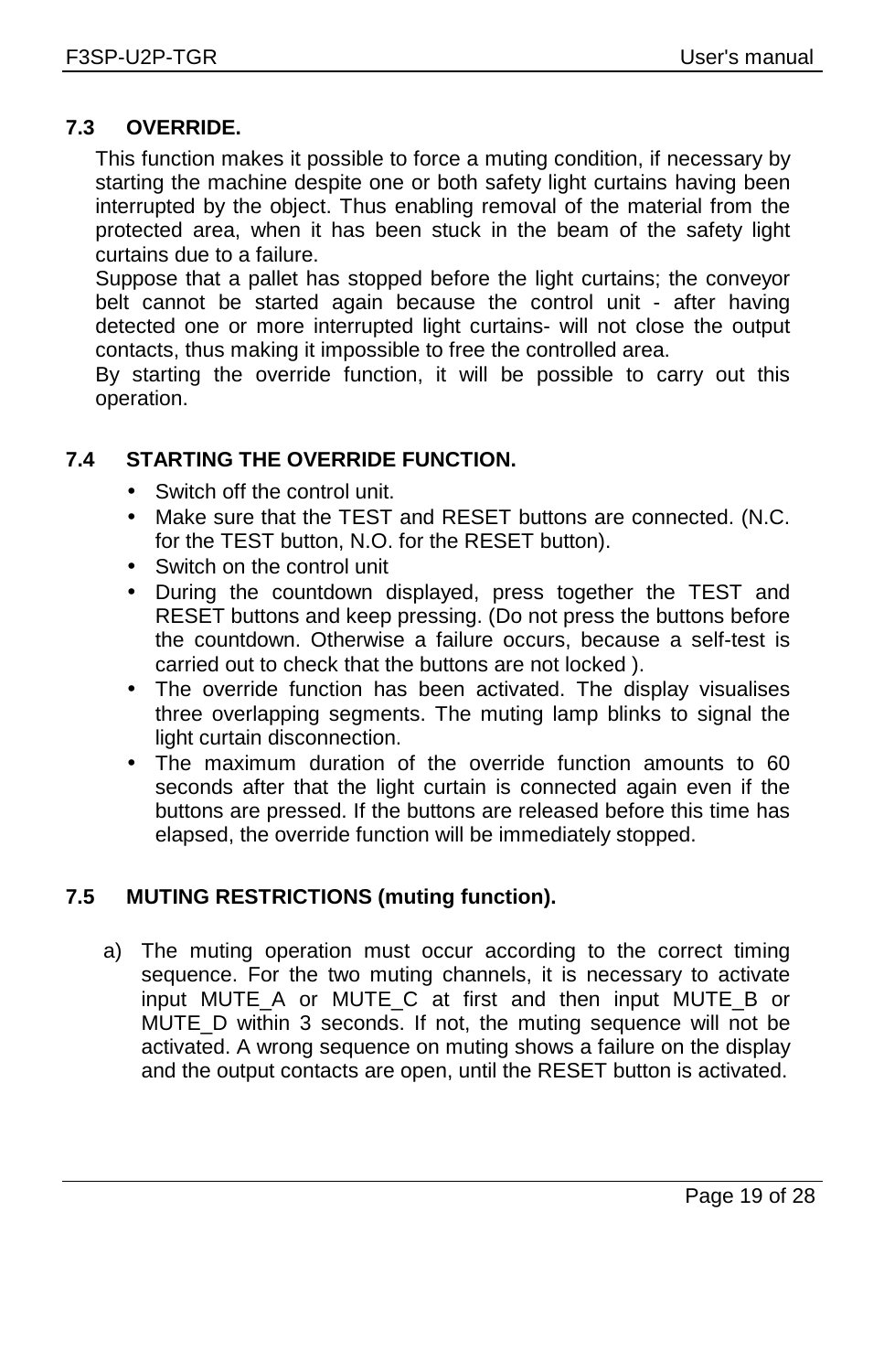- b) When the muting state is active, an object can remain for a period of no longer than 60 s., otherwise the muting function is switched off. This mechanism is optional and can be deactivated when the control unit is set up. (see page 13)
- c) For the cases, the muting function is automatically disabled because of time-out, the request must be cut-out (override function, or removing object and rest) to generate the following muting state.



It is not possible to carry out a muting request, if the light curtain is interrupted and the output contacts are in the opened state ('E' or 'F' code on display, beams are interrupted).

#### **7.6 LED INDICATOR.**

The operator can see the control unit status by a bicolour LED, four green LEDs, and a 7-segment display.

The LEDs have following meanings:

- RED / GREEN LED (bicolour LED)
	- RED : The safety light curtain/s detect an object, or the control unit detects an error, which can be possibly recovered by pressing the RESET button, and the output contacts are opened.
	- GREEN : The safety light curtain/s are working correctly and there are no detected objects, and the output contacts are closed.
- Four GREEN LEDs - When they are lit, the safety light curtain/s work normally and no object is detected, the output contacts are closed.
- 7-segment display See sec. 12, the description of the coding is given.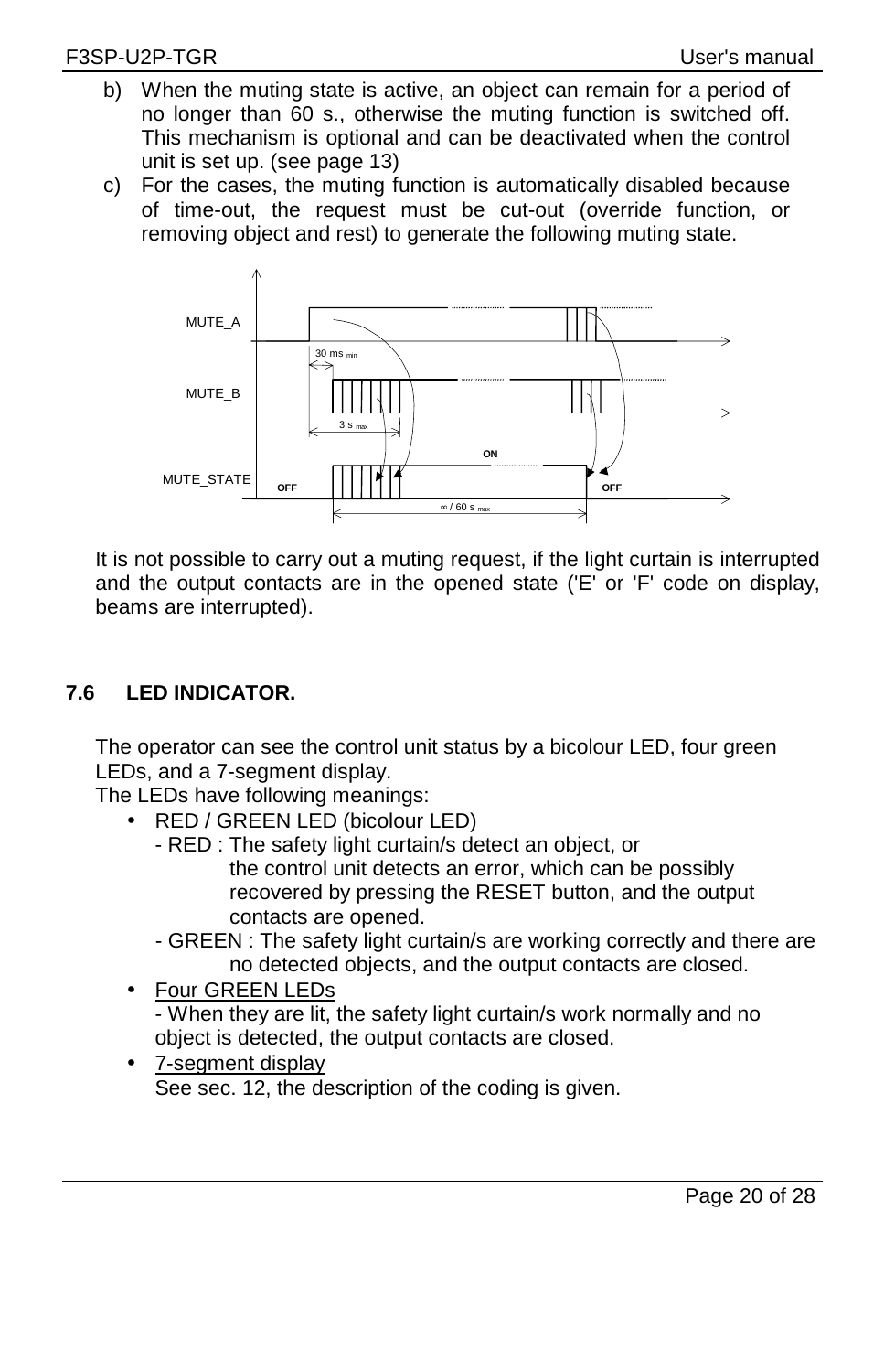## **8 FINAL CHECKS.**

Check that the area protected by the safety light curtain is free from any obstacle; check the correct triggering of the output contacts opening by  $\mathbf{e}$ interrupting the protection rays (red LED switched on, controlled machine stopped). CAUTION! If the red LED switches on and off, check the correct mechanical installation.

**NOTE. This check must be repeated each time you move or mechanically re-align the safety light curtains and muting sensors.** 

## **9 ROUTINE MAINTENANCE.**

Be sure to conduct inspection checks as below regularly.

- Check that there is no person in the hazardous area before operator turns ON the power.
- Check that the unit locks by inserting a moving object through the detection zone.
- By opening the test contact, check that the output contacts are opened (red LED switched on and machine stopped).
- Make sure that the access to the hazardous areas is not possible from any non-protected area and that the minimum distance from the safety light curtain to the hazardous part is not less than the result calculated with reference to the formula reported at paragraph 4.1.
- Make sure the installation satisfies one of following conditions; 1) The machine connected to the control unit has an interlock function. 2) The controller uses interlock mode. 3) It is not possible for a person to stop between the safety light curtain and the hazardous parts of the machine.
- Make sure that there is no outer damage to the safety light curtain and/or the outer electrical connections.
- Make sure that the response time, including the safety light curtain and the machines, does not exceed the established limits.
- If failure occurs, all functions of the control unit shall be tested.

The frequency of these operations depends on the special applications and operative conditions.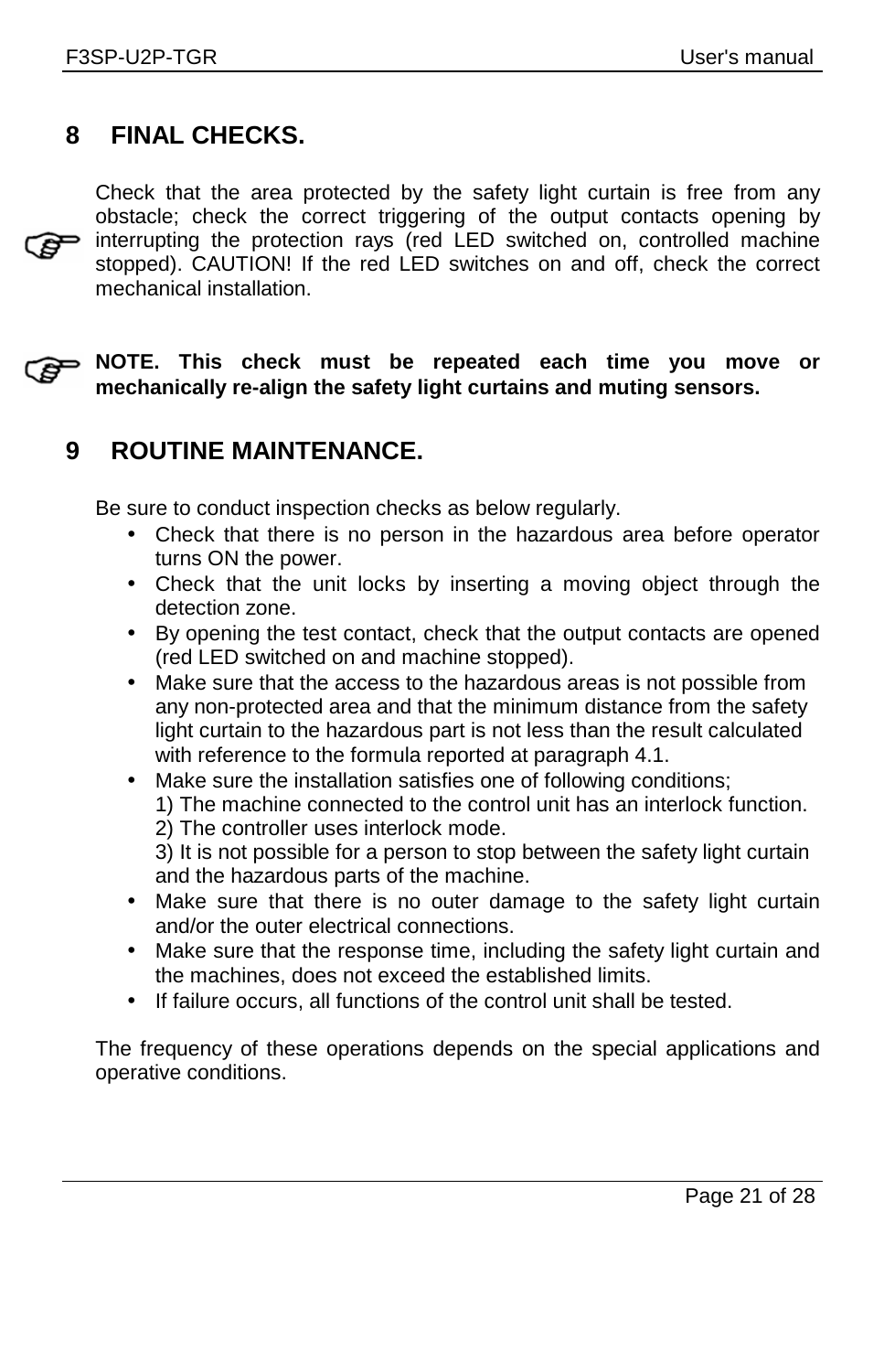## **10 GENERAL INFORMATION AND USEFUL DATA.**

Safety MUST be part of our consciousness.

The safety devices are only effective if installed correctly by respecting the guidelines laid down in the relevant standards.

These devices should be installed by a competent person. Please contact our office for advise on service or installation.

Problems due to voltage interruption on the power supply may cause temporary openings of the outputs. This is not damaging to the safety PES and control unit.

The guarantee is complete for a period of 12 months starting from the delivery date of the device.

Defects which are clearly due to damage caused by an incorrect use, accidental causes or catastrophic events are not covered by the guarantee.

In case of failure, send the light curtain to your distributor (See the back cover) Please indicate the detected failure and the operational period.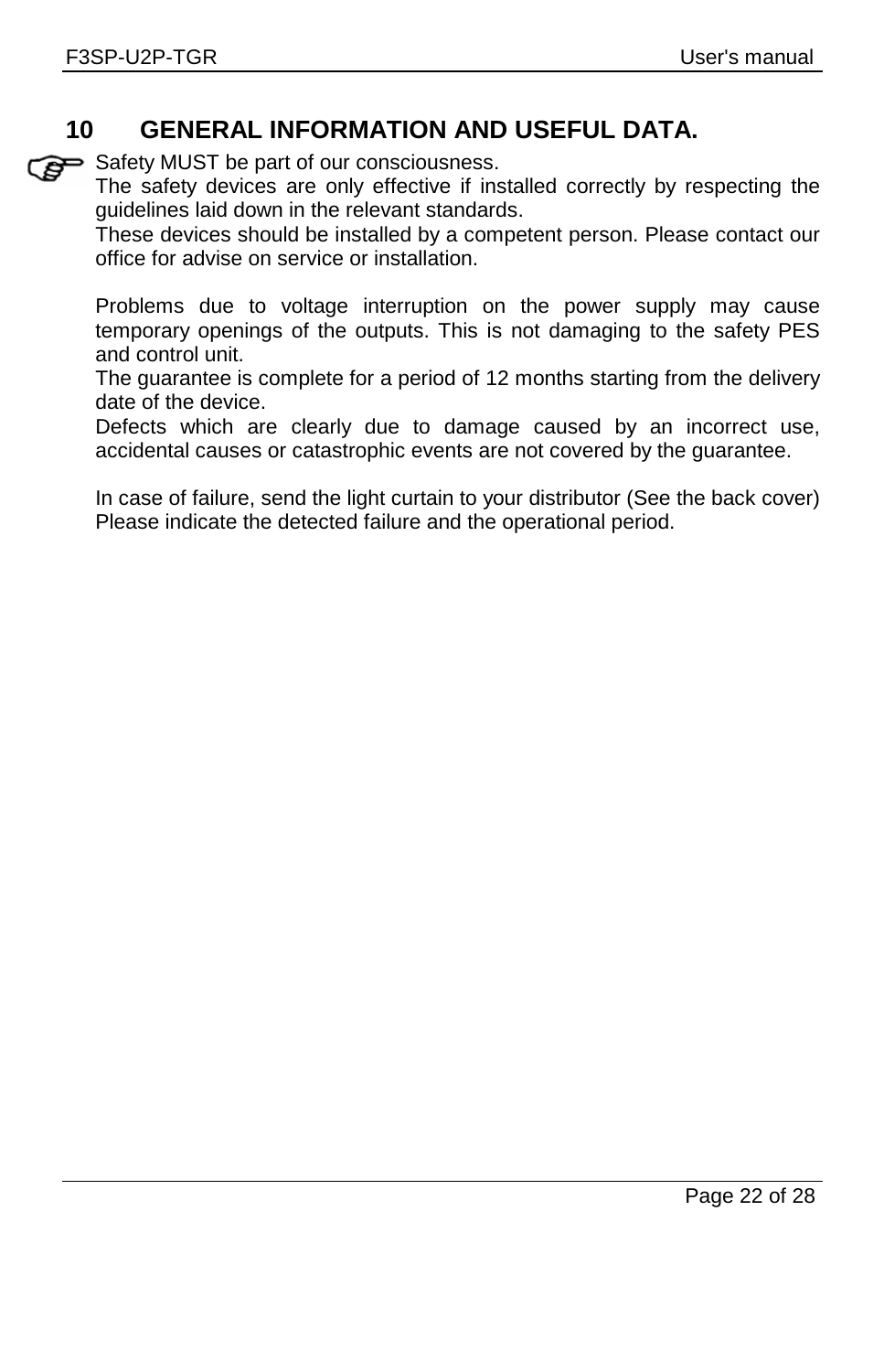## **11 TECHNICAL DATA.**

- This is following the combinable light curtains; Type 4 light curtain: F3S-Axxx series Type 2 light curtain: F3S-Bxxx series Note that all safety light curtains to be used are certified according with the EN61496-1 Type 4/ Type 2
- al input: 420 mA max. (for any model).
- Voltage:  $24$  Vdc  $\pm$  10%.
- Number of light curtains: 2 pairs max.
- Indicators: 4 green LEDs, 1 green/red LED.
- 1-digit display (diagnostic).
- Response time: <= 18 ms
- Working temperature:  $-10a + 55^{\circ}C$ .
- Moisture: from 15% to 95% (not condensing).
- Output contacts: 2 NO, 3.15 A max, 250 Vac,  $cos\varphi$  0.6  $\div$ 1 (protected by a resettable fuse).
- Outer controls: test, reset, muting and override.
- Container: plastic container for installation on a din/omega guide.
- Protection class of control unit: IP 20.
- Protection class of the cabinet containing the control-unit: IP54 at least.
- Weight: control unit 600 g.
- Features of fuses relay board: F1-F2, internal resettable fuses 3.15A T 250V.
- Features of fuses muting lamp: internal resettable fuse 315mA T 250V.
- Muting lamp: incandescent lamp 24 V, 3 W min, 300 mA max.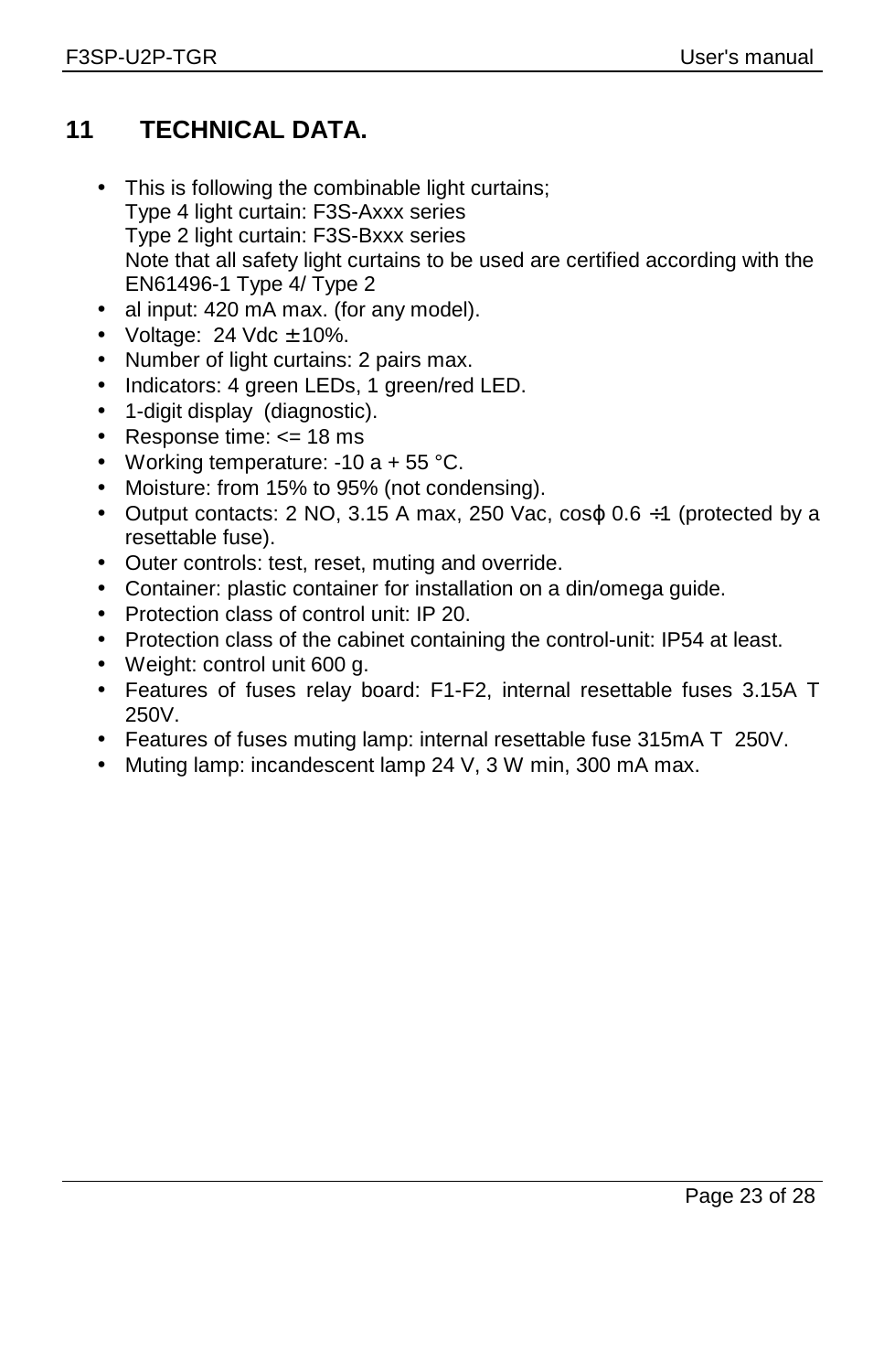## **12 INDICATION CODES**

#### **12.1 INDICATION IN NORMAL OPERATION**

| <b>CODE</b> | <b>DESCRIPTION</b>                                                             |
|-------------|--------------------------------------------------------------------------------|
| н           | Initial test is activated                                                      |
| $8 - 1$     | Count-down during the initial test.                                            |
| U           | Test button is pressed. Output contacts are opened.                            |
| ≡           | Override function is activated.                                                |
| A           | Normal cycle: Output contacts are closed.                                      |
| E           | Light curtain is interrupted in automatic mode: Output<br>contacts are opened. |
| F           | Interlocked condition: Output contacts are opened.                             |

#### **12.2 INDICATION FOR TROUBLE SHOOTING.**

| <b>CODE</b> | <b>DESCRIPTION</b>                                            | Action |
|-------------|---------------------------------------------------------------|--------|
|             | Error of muting lamp                                          |        |
| 8           | Irreversible system error or error on the<br>output contacts. | 2      |
| 9           | Wrong muting sequence request.                                |        |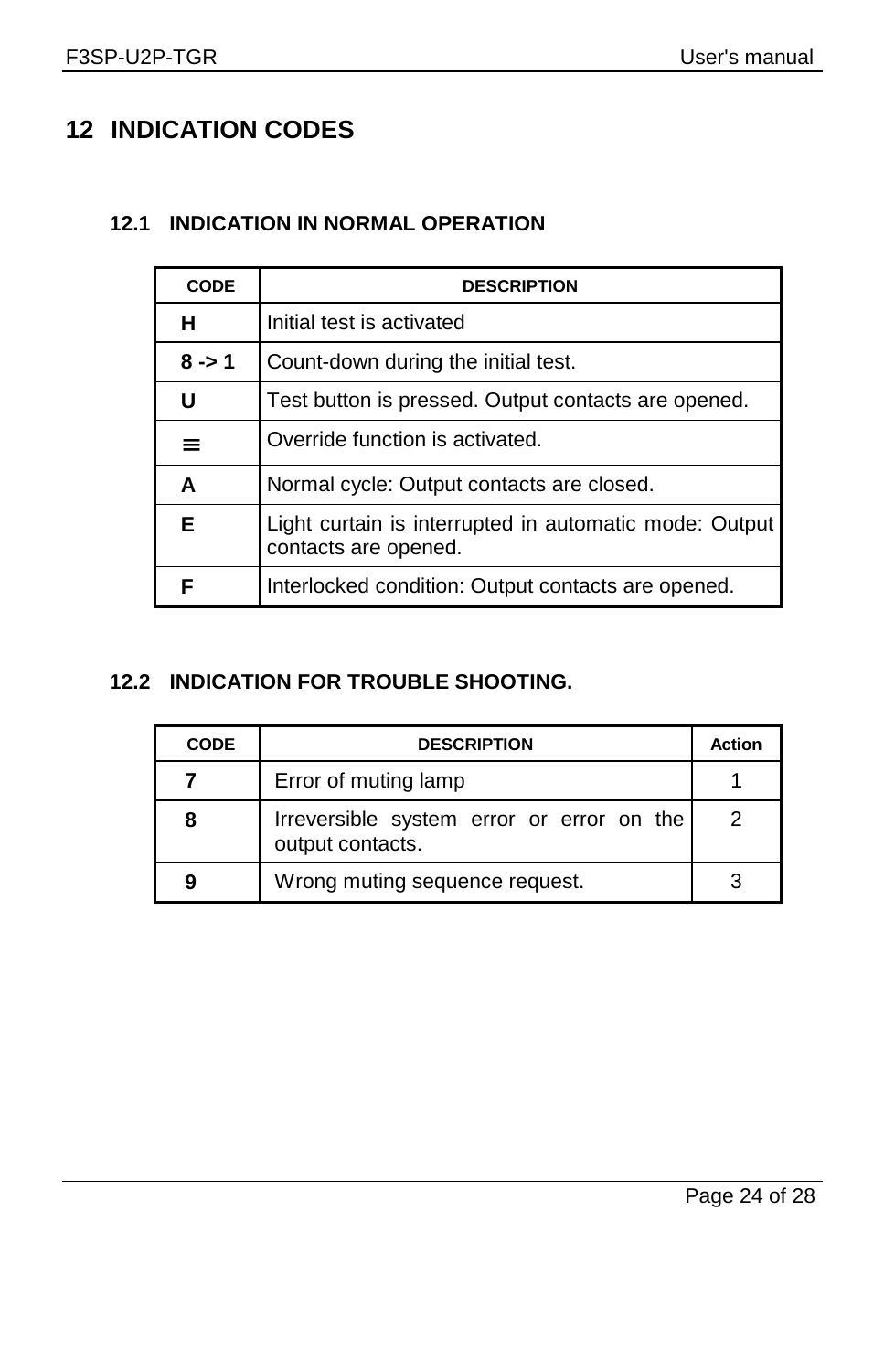If failure code is shown on the display, the user must only carry out the procedures indicated in the column relating to that failure and described as follows

- 1. check that the muting lamp is not blown or incorrectly connected, otherwise contact your distributor (to replace the fuse, follow the instruction on paragraph 10).
- 2. this type of failure means that the unit cannot be used and it is necessary to contact your distributor.
- 3. check the correct wiring and sensor positioning for muting sequence

Indirect discharge with 6kV or direct discharge with 8kV may cause influence to the 7-segment display and the output contacts may open; this situation does not compromises the safety functioning of the light curtain.